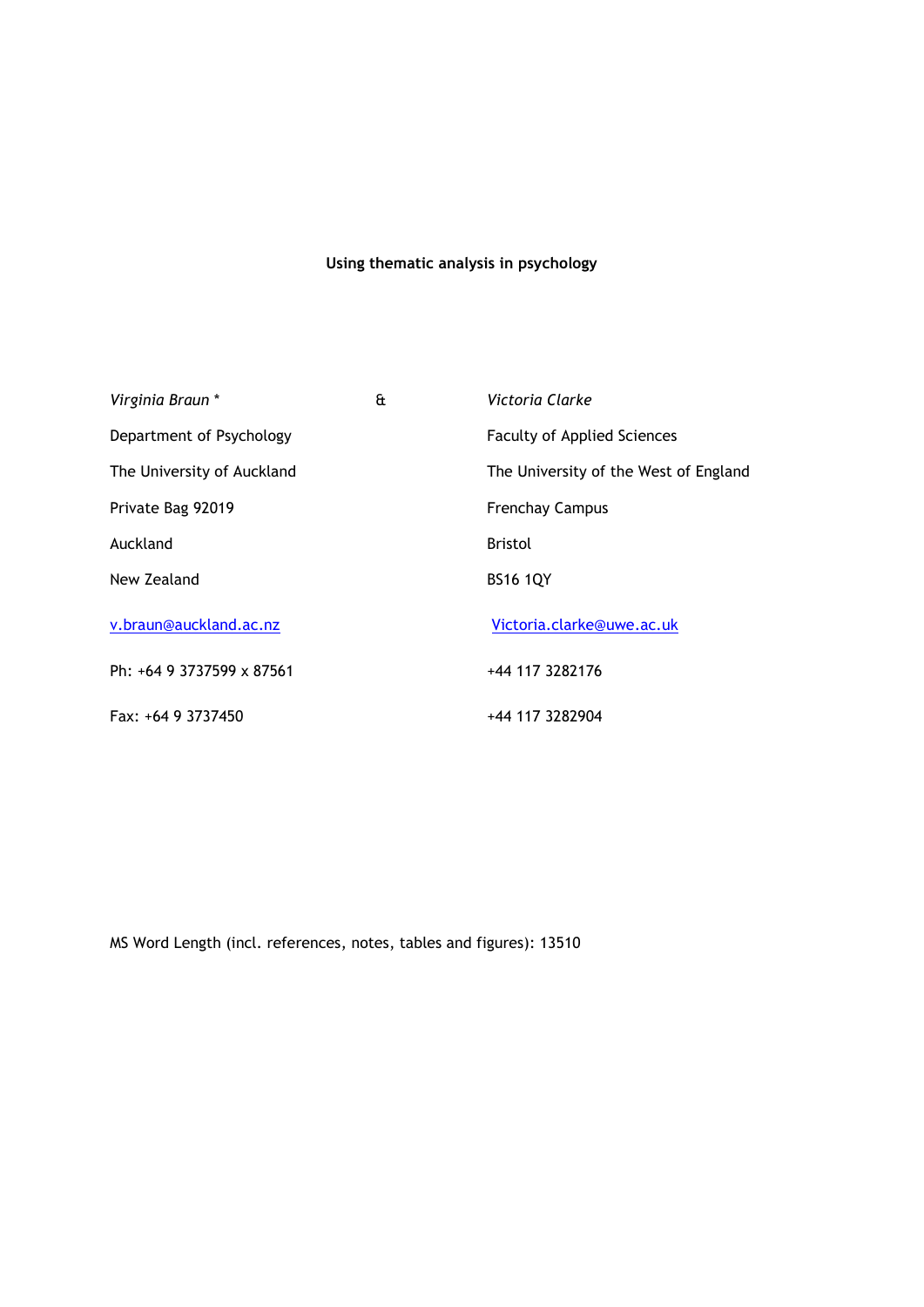# **Using thematic analysis in psychology**

Thematic analysis is a poorly demarcated, rarely-acknowledged, yet widely-used qualitative analytic method within psychology. In this paper, we argue that it offers an accessible and theoretically-flexible approach to analysing qualitative data. We outline what thematic analysis is, locating it in relation to other qualitative analytic methods that search for themes or patterns, and in relation to different epistemological and ontological positions. We then provide clear guidelines to those wanting to start thematic analysis, or conduct it in a more deliberate and rigorous way, and consider potential pitfalls in conducting thematic analysis. Finally, we outline the disadvantages and advantages of thematic analysis. We conclude by advocating thematic analysis as a useful and flexible method for qualitative research in and beyond psychology.

*Keywords*: thematic analysis, qualitative psychology, patterns, epistemology, flexibility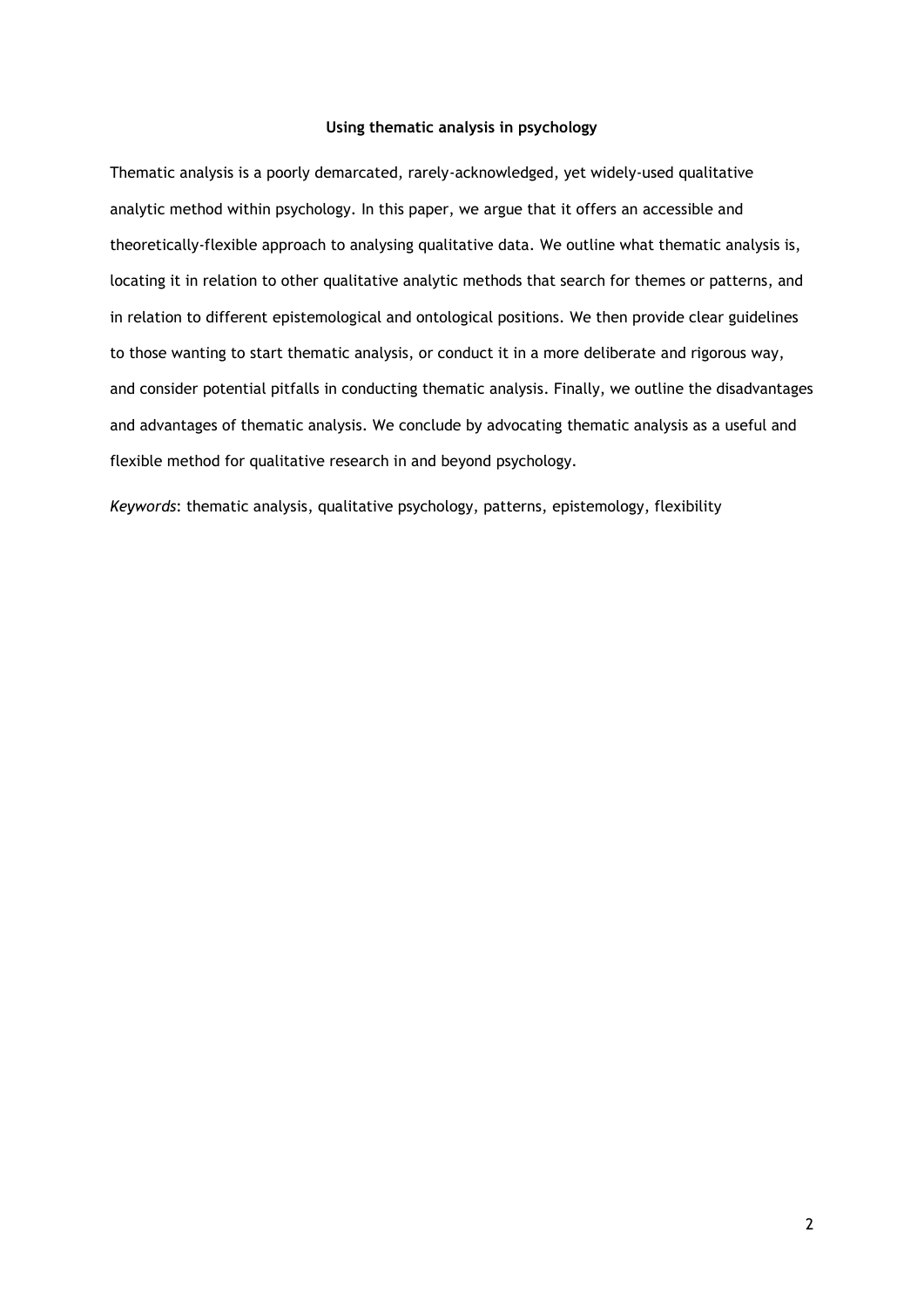## **Author Biographical Notes**

**Virginia Braun** is a senior lecturer in the Department of Psychology at The University of Auckland, where she teaches, supervises and conducts qualitative research. Her research interests are primarily focused around women's health, gendered bodies, and sex and sexuality, and the intersections between these areas. She is currently working on projects related to 'sex in long-term relationships', 'female genital cosmetic surgery', and "the social context of STI transmission".

**Victoria Clarke** is a senior lecture in social psychology at the University of the West of England. She has published a number of papers on lesbian and gay parenting, and co-edited two special issues of Feminism & Psychology on Marriage (with Sara-Jane Finlay & Sue Wilkinson). She is currently conducting ESRC-funded research on same sex relationships (with Carol Burgoyne & Maree Burns) and co-editing (with Elizabeth Peel) a book LGBT psychology (*Out in Psychology*, Wiley).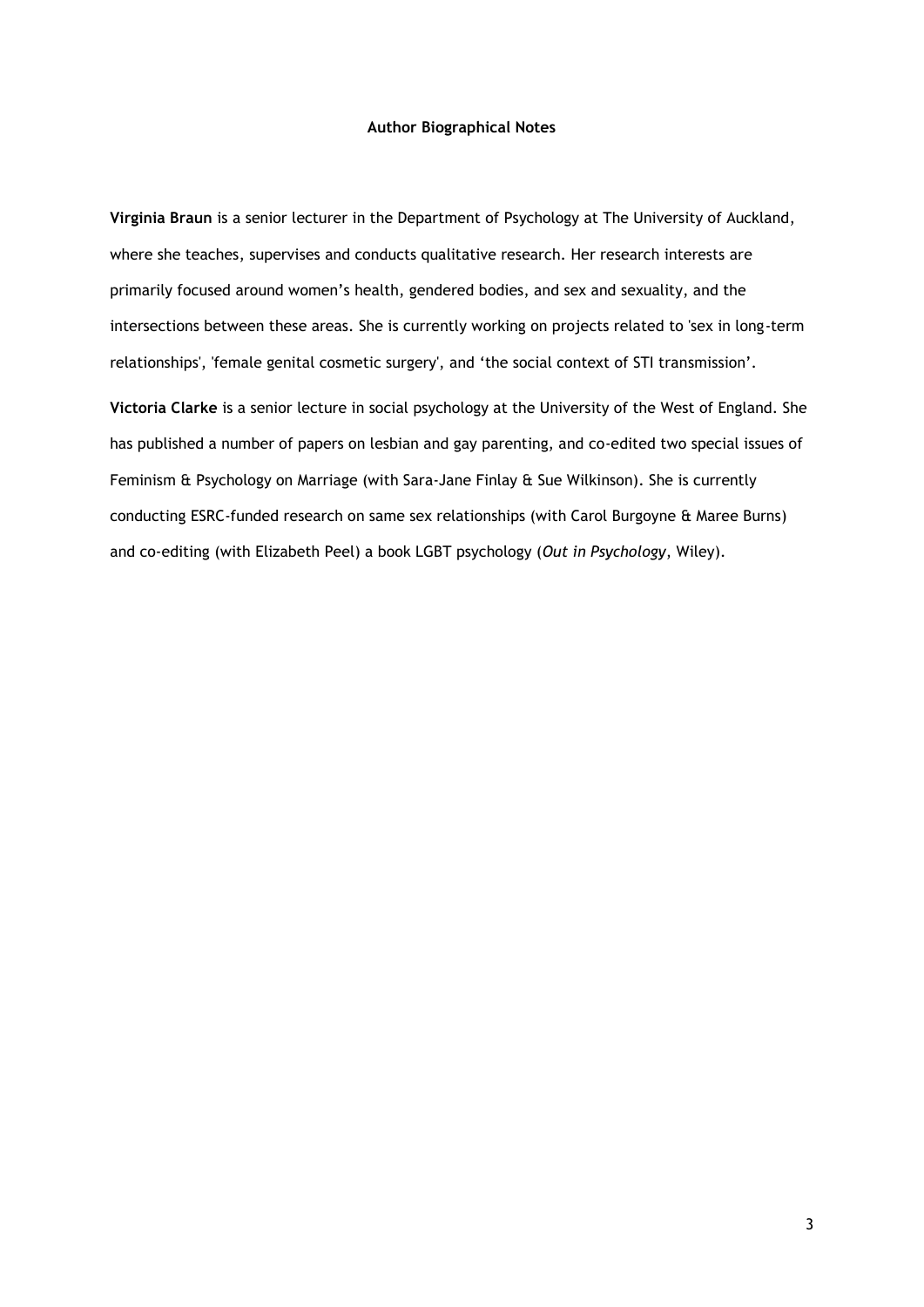### **Using thematic analysis in psychology**

Thematic analysis is a poorly demarcated and rarely-acknowledged, yet widely-used qualitative analytic method (see Boyatzis, 1998; Roulston, 2001) within and beyond psychology. In this paper, we aim to fill what we, as researchers and teachers in qualitative psychology, have experienced as a current gap: the absence of a paper which adequately outlines the theory, application, and evaluation of thematic analysis, and one which does so in a way accessible to students and those not particularly familiar with qualitative research. $^{\rm 1}$  That is, we aim to write a paper which will be useful as both a teaching and research tool in qualitative psychology. Therefore, in this paper we discuss theory and method for thematic analysis, and clarify the similarities and differences between different approaches that share features in common with a thematic approach.

Qualitative approaches are incredibly diverse, complex and nuanced (Holloway & Todres, 2003), and thematic analysis should be seen as a foundational method for qualitative analysis. It is the first qualitative method of analysis that researchers should learn, as it provides core skills that will be useful for conducting many other forms of qualitative analysis. Indeed, Holloway and Todres (2003: 347) identify "thematizing meanings" as one of a few shared generic skills across qualitative analysis. $^2$  For this reason, Boyatzis (1998) characterises it not as a specific method but as a tool to use across different methods. Similarly, Ryan and Bernard (2000) locate thematic coding as a process performed *within* "major" analytic traditions (such as grounded theory), rather than a specific approach in its own right. We argue thematic analysis should be considered a method in its own right.

One of the benefits of thematic analysis is its flexibility. Qualitative analytic methods can be roughly divided into two camps. Within the first, there are those tied to, or stemming from, a particular theoretical or epistemological position. For some of these - such as conversation analysis ([CA] e.g., Hutchby & Wooffitt, 1998) and interpretative phenomenological analysis ([IPA] e.g., Smith & Osborn, 2003) – there is (as yet) relatively limited variability in how the method is applied, within that framework. In essence, one recipe guides analysis. For others of these – such as grounded theory (e.g., Glaser, 1992; Strauss & Corbin, 1998), discourse analysis ([DA] e.g., Burman & Parker, 1993; Potter & Wetherell, 1987; Willig, 2003) or narrative analysis (e.g., Murray, 2003; Riessman, 1993) – there are different manifestations of the method, from within the broad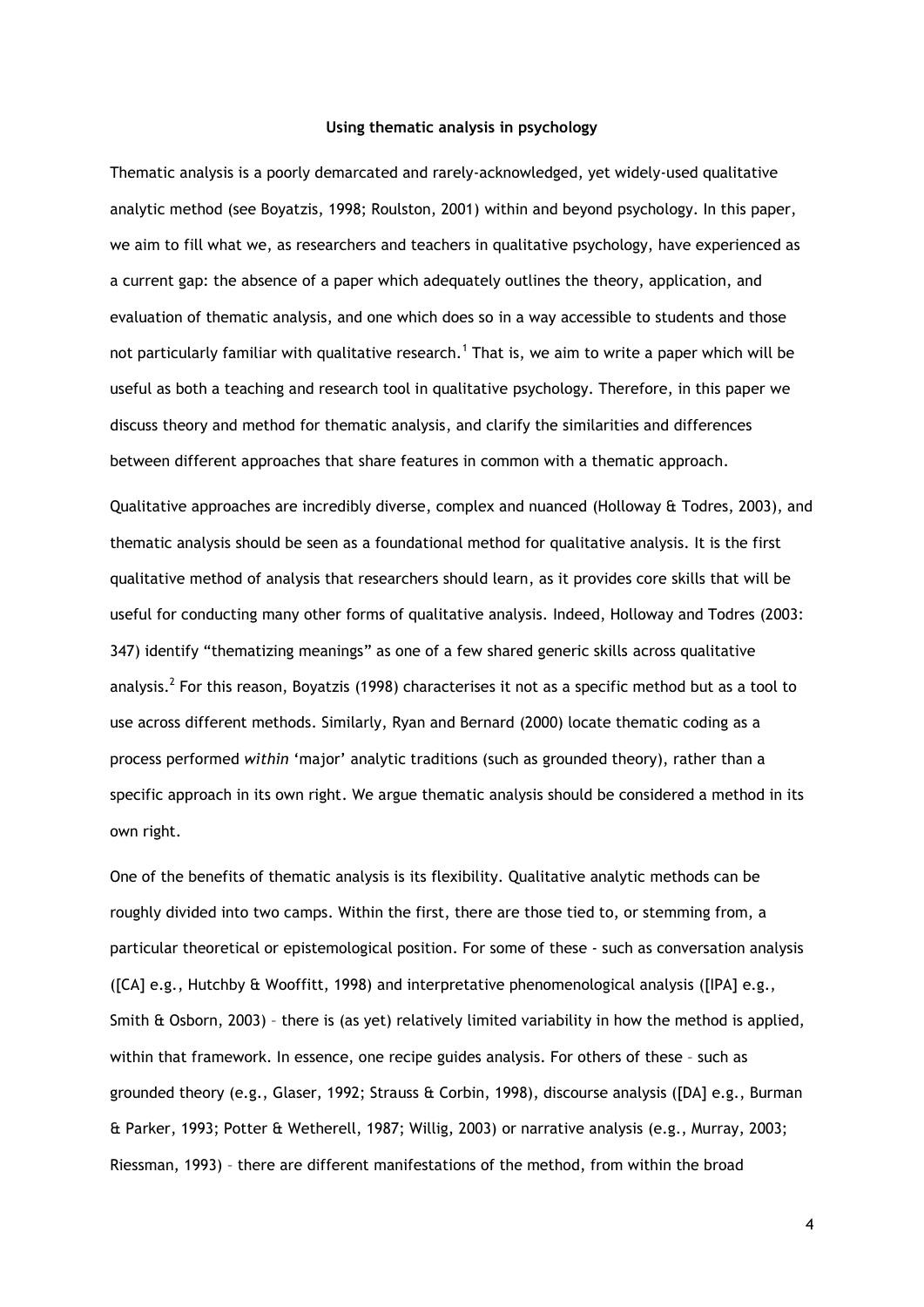theoretical framework. Second, there are methods that are essentially independent of theory and epistemology, and can be applied *across* a range of theoretical and epistemological approaches. Although often (implicitly) framed as a realist/experiential method (e.g., Aronson, 1994; Roulston, 2001), thematic analysis is actually firmly in the second camp, and is compatible with both essentialist and constructionist paradigms within psychology (we discuss this later). Through its theoretical freedom, thematic analysis provides a flexible and useful research tool, which can potentially provide a rich and detailed, yet complex account of data.

Given the advantages of the flexibility of thematic analysis, it is important that we are clear that we are not trying to limit this flexibility. However, an absence of clear and concise guidelines around thematic analysis means that the "anything goes" critique of qualitative research (Antaki, Billig, Edwards, & Potter, 2002) may well apply in some instances. With this paper, we hope to strike a balance between demarcating thematic analysis clearly – i.e., explaining what it is, and how you do it - and ensuring flexibility in relation to how it is used, so that it does not become limited and constrained, and lose one of its key advantages. Indeed, a clear demarcation of this method will be useful to ensure that those who use thematic analysis can make active choices about the particular form of analysis they are engaged in. Therefore, this paper seeks to celebrate the flexibility of the method, *and* provide a vocabulary and "recipe" for people to start doing thematic analysis in a way that is theoretically and methodologically sound. $^3$  As we will show, what is important is that as well as applying a method to data, researchers make their (epistemological and other) assumptions explicit (Holloway & Todres, 2003). Qualitative psychologists need to be clear about what they are doing and why, and include the often-omitted 'how' they did their analysis in their reports (Attride-Stirling, 2001).

In this paper we outline: what thematic analysis is; a 6-phase guide to doing thematic analysis; potential pitfalls to avoid when doing thematic analysis; what makes good thematic analysis; and advantages and disadvantages of thematic analysis. Throughout, we provide examples from the research literature, and our own research. By providing examples we show the types of research questions and topics that thematic analysis can be used to study.

Before we begin, we need to define a few of the terms used throughout the paper. Data *corpus* refers to *all* data collected for a particular research project, while data *set* refers to all the data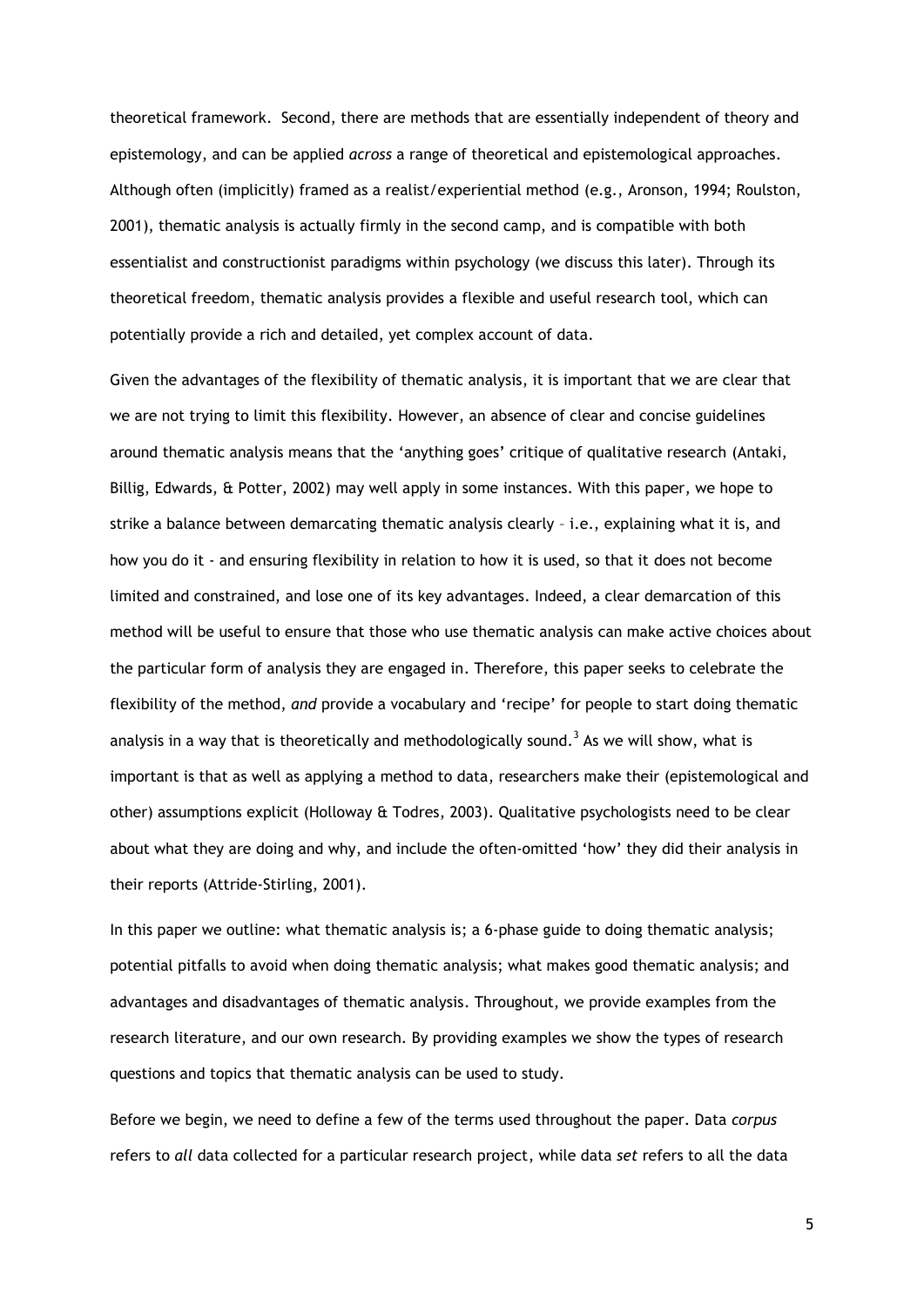from the corpus that is being used for a particular analysis. There are two main ways of choosing your data set (which approach you take depends on whether you are coming to the data with a specific question or not – see "a number of decisions" below). First, your data set may consist of many or all individual data items within your data corpus. So, for example, in a project on female genital cosmetic surgery, Virginia"s data corpus consists of interviews with surgeons, media items on the topic, and surgeon websites. For any particular analysis, her data set might just be the surgeon interviews, just the websites (Braun, 2005b), or it might combine surgeon data with some media data (e.g., Braun, 2005a). Second, your data set might be identified by a particular analytic interest in some topic in the data, and your data set then becomes all instances in the corpus where that topic is referred to. So in Virginia"s example, if she was interested in how "sexual pleasure" was talked about, her data set would consist of all instances across the entire data corpus that had some relevance to sexual pleasure. These two approaches might sometimes be combined to produce the data set. Data *item* is used to refer to each individual piece of data collected, which together make up the data set or corpus. A data item in this instance would be an individual surgeon interview, a television documentary, or one particular website. Finally, data *extract* refers to an individual coded chunk of data, which has been identified within, and extracted from, a data item. There will be many of these, taken from throughout the entire data set, and only a selection of these extracts will feature in the final analysis.

## **What is thematic analysis?**

Thematic analysis is a method for identifying, analysing, and reporting patterns (themes) within data. It minimally organises and describes your data set in (rich) detail. However, it also often goes further than this, and interprets various aspects of the research topic (Boyatzis, 1998). The *range* of different possible thematic analyses will further be highlighted in relation to a number of decisions regarding it as a method (see below).

Thematic analysis is widely used, but there is no clear agreement about what thematic analysis is and how you go about doing it (see Attride-Stirling, 2001; Boyatzis, 1998; Tuckett, 2005, for other examples). It can be seen as a very poorly "branded" method, in that it does not appear to exist as a 'named' analysis in the same way that other methods do (e.g., narrative analysis, grounded theory). In this sense, it is often not explicitly claimed as the method of analysis, when, in actuality, we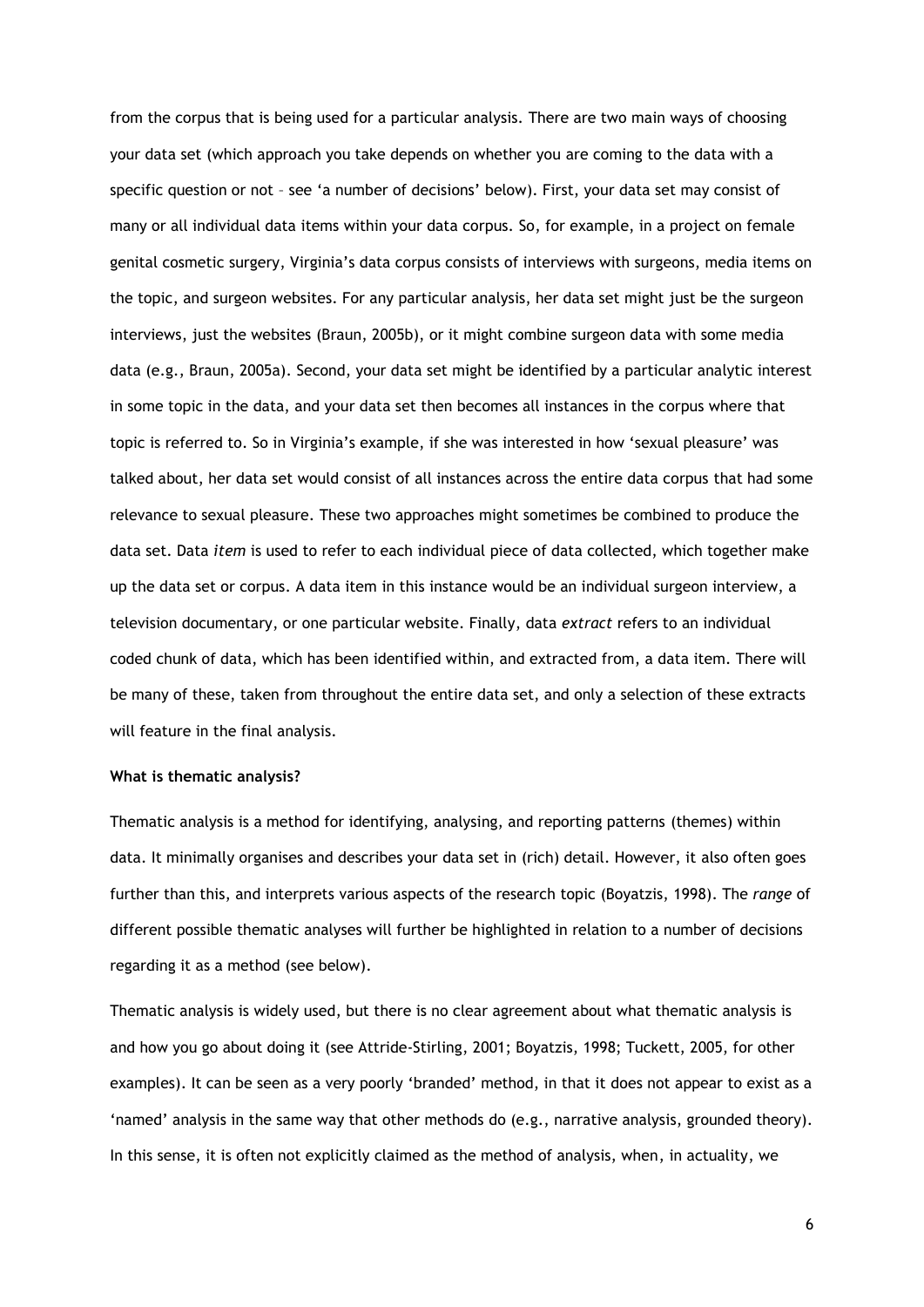argue that a lot of analysis is essentially thematic - but is either claimed as something else (such as discourse analysis, or even content analysis (e.g., Meehan, Vermeer, & Windsor, 2000)) or not identified as any particular method at all – for example, data were "subjected to qualitative analysis for commonly recurring themes" (Braun & Wilkinson, 2003: 30). If we do not know how people went about analysing their data, or what assumptions informed their analysis, it is difficult to evaluate their research, and to compare and/or synthesise it with other studies on that topic, and it can impede other researchers carrying out related projects in the future (Attride-Stirling, 2001). For these reasons alone, clarity around process and practice of method is vital. We hope that this paper will lead to more clarity around thematic analysis.

Relatedly, insufficient detail is often given to reporting the process and detail of analysis (Attride-Stirling, 2001). It is not uncommon to read of themes "emerging" from the data (although this issue is not limited to thematic analysis). For example, Singer and Hunter"s (1999: 67) thematic discourse analysis of women"s experiences of early menopause identified that "several themes emerged" during the analysis. Rubin and Rubin (1995: 226) claim that analysis is exciting because "you discover themes and concepts embedded throughout your interviews". An account of themes "emerging" or being "discovered" is a passive account of the process of analysis, and it denies the *active* role the researcher always plays in identifying patterns/themes, selecting which are of interest, and reporting them to the readers (Taylor & Ussher, 2001).<sup>4</sup> The language of 'themes emerging':

Can be misinterpreted to mean that themes "reside" in the data, and if we just look hard enough they will 'emerge' like Venus on the half shell. If themes 'reside' anywhere, they reside in our heads from our thinking about our data and creating links as we understand them. (Ely, Vinz, Downing, & Anzul, 1997: 205-6)

It is important at this point for us to acknowledge our own theoretical positions and values in relation to qualitative research. We do not subscribe to a naïve realist view of qualitative research where the researcher can simply "give voice" (see Fine, 2002) to their participants. As Fine (2002: 218) argues, even a "giving voice" approach "involves carving out unacknowledged pieces of narrative evidence that we select, edit, and deploy to border our arguments". However, nor do we think there is one ideal theoretical framework for conducting qualitative research, or indeed one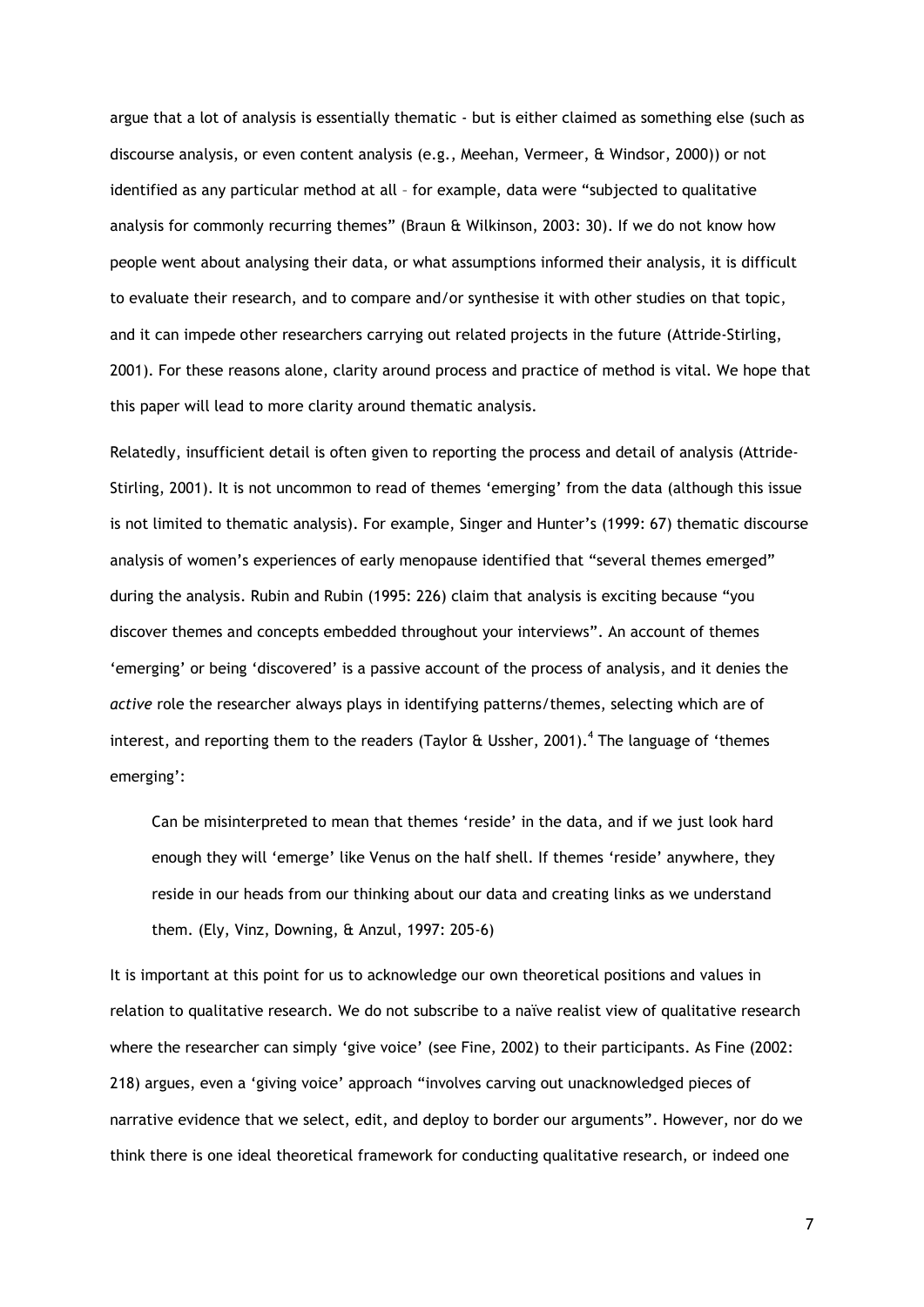ideal method. What is important is that the theoretical framework and methods match what the researcher wants to know, and that they acknowledge these decisions, and recognise them *as* decisions.

Thematic analysis differs from other analytic methods that seek to describe patterns across qualitative data – such as "thematic" discourse analysis, thematic decomposition analysis, IPA and grounded theory.<sup>5</sup> Both IPA and grounded theory seek patterns in the data, but are theoretically bounded. IPA is wed to a phenomenological epistemology (Smith, Jarman, & Osborn, 1999; Smith & Osborn, 2003), which gives experience primacy (Holloway & Todres, 2003), and is about understanding people"s everyday experience of reality, in great detail, so as to gain an understanding of the phenomenon in question (McLeod, 2001). To complicate matters, grounded theory comes in different versions (Charmaz, 2002). Regardless, the goal of a grounded theory analysis is to generate a plausible – and useful - theory of the phenomena that is grounded in the data (McLeod, 2001). However, in our experience, grounded theory seems increasingly to be used in a way that is essentially grounded theory "lite" - as a set of procedures for coding data very much akin to thematic analysis. Such analyses do not appear to fully subscribe to the theoretical commitments of a "full-fat" grounded theory, which requires analysis to be directed towards theory development (Holloway & Todres, 2003). We argue, therefore, that a "named and claimed" *thematic* analysis means researchers need not subscribe to the implicit theoretical commitments of grounded theory if they do not wish to produce a fully worked-up grounded-theory analysis. The term thematic discourse analysis is used to refer to a wide range of pattern-type analysis of data, ranging from thematic analysis within a social constructionist epistemology (i.e., where patterns are identified as socially produced, but no discursive analysis is conducted), to forms of analysis very much akin to the interpretative repertoire form of DA (Clarke, 2005). Thematic decomposition analysis (e.g., Stenner, 1993; Ussher & Mooney-Somers, 2000) is a specifically-named form of "thematic" discourse analysis which identifies patterns (themes, stories) within data, and theorises language as constitutive of meaning and meaning as social.

These different methods share a search for certain themes or patterns across an (entire) data set, rather than *within* a data item, such as an individual interview or interviews from one person, as in the case of biographical or case-study forms of analysis such as narrative analysis (e.g., Murray, 2003; Riessman, 1993). In this sense they more or less overlap with thematic analysis. As thematic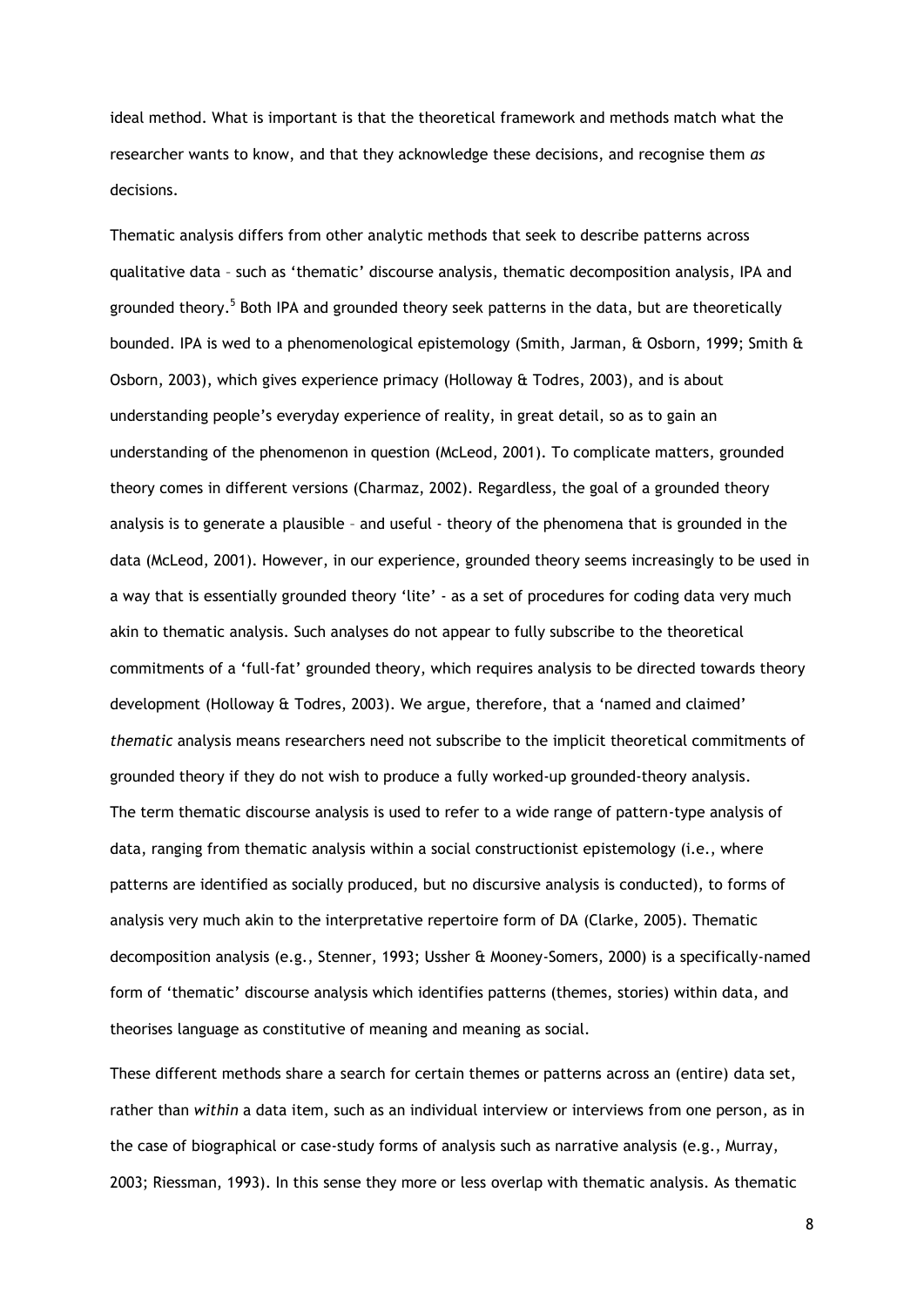analysis does not require the detailed theoretical and technological knowledge of approaches such as grounded theory and DA, it can offer a more accessible form of analysis, particularly for those early in a qualitative research career.

In contrast to IPA or grounded theory (and other methods like narrative, discourse or CA), thematic analysis is not wed to any pre-existing theoretical framework, and so it can be used within different theoretical frameworks (although not all), and can be used to do different things within them. Thematic analysis can be an essentialist or realist method, which reports experiences, meanings and the reality of participants, or it can be a constructionist method, which examines the ways in which events, realities, meanings, experiences and so on are the effects of a range of discourses operating within society. It can also be a "contextualist" method, sitting between the two poles of essentialism and constructionism, and characterised by theories such as critical realism (e.g., Willig, 1999), which acknowledge the ways individuals make meaning of their experience, and, in turn, the ways the broader social context impinges on those meanings, while retaining focus on the material and other limits of "reality". Therefore, thematic analysis can be a method which works both to reflect reality, and to unpick or unravel the surface of "reality". However, it is important that the theoretical position of a thematic analysis is made clear, as this is all too often left unspoken (and is then typically a realist account). Any theoretical framework carries with it a number of assumptions about the nature of the data, what they represent in terms of the "the world", "reality", and so forth. A good thematic analysis will make this transparent.

## *A number of decisions*

Thematic analysis involves a number of choices which are often not made explicit (or are certainly typically not discussed in the method section of papers), but which need *explicitly* to be considered and discussed. In practice, these questions should be considered before analysis (and sometimes even collection) of the data begins, and there needs to be an ongoing reflexive dialogue on the part of the researcher or researchers with regards to these issues, throughout the analytic process. The method section of Taylor and Ussher"s (2001) thematic discourse analysis of S&M provides a good example of research which presents this process explicitly; the method section of Braun & Wilkinson (2003) does not.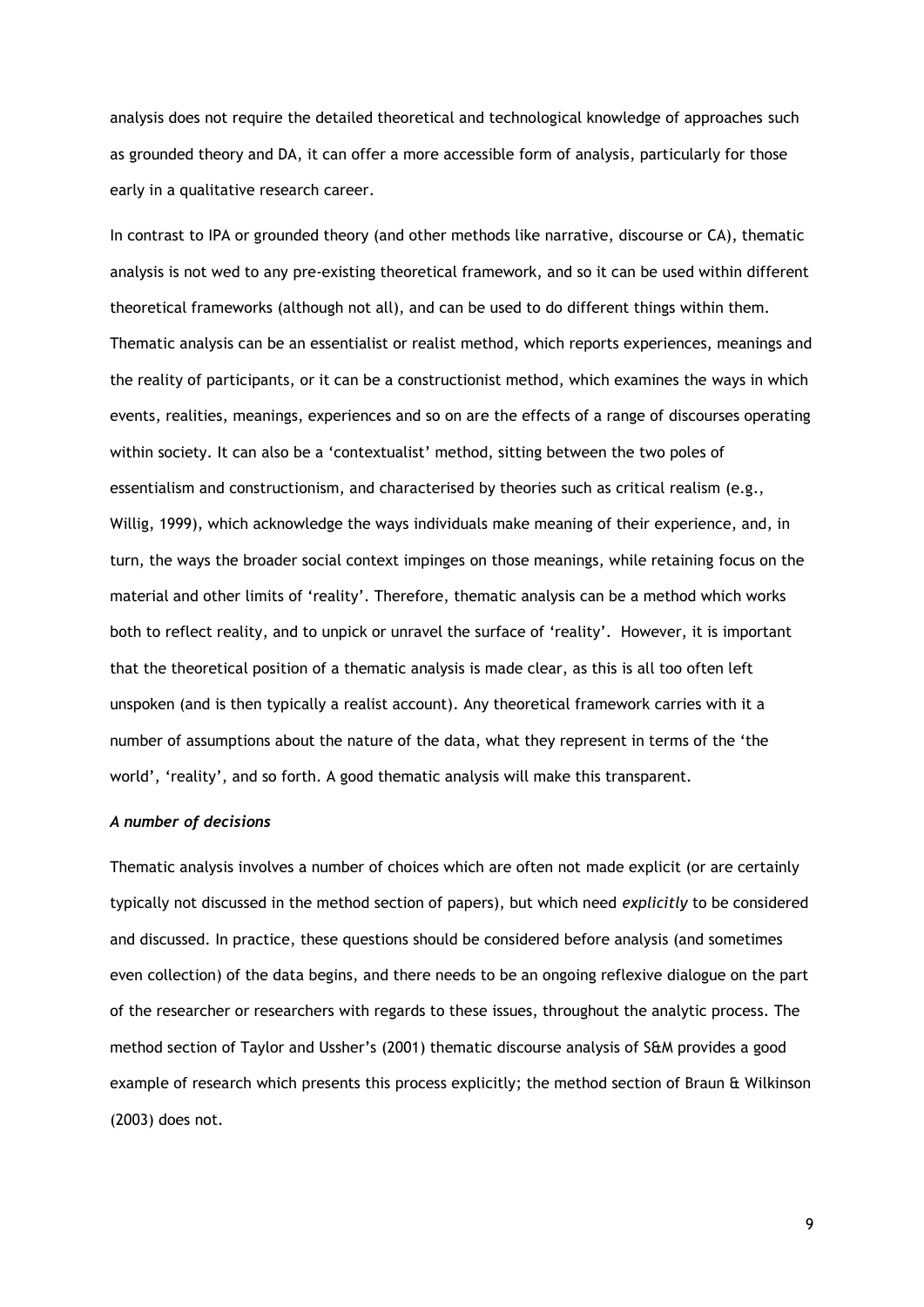#### *What counts as a theme?*

A theme captures something important about the data in relation to the research question, and represents some level of *patterned* response or meaning within the data set. An important question to address in terms of coding is what counts as a pattern/theme, or what "size" does a theme need to be? This is a question of prevalence both in terms of space within each data item, and prevalence across the entire data set. Ideally there will be a number of instances of the theme across the data set, but more instances do not *necessarily* mean the theme itself is more crucial. As this is qualitative analysis, there is no hard-and-fast answer to the question of what proportion of your data set needs to display evidence of the theme for it to be considered a theme. It is not the case that if it was present in 50% of one"s data items, it would be a theme, but if it was present only in 47%, then it would not be. Nor is it the case that a theme is only something that many data items give considerable attention to, rather than a sentence or two. A theme might be given considerable space in some data items, and little or none in others, or it might appear in relatively little of the data set. So researcher judgement is necessary to determine what a theme is. Our initial guidance around this is that you need to retain some flexibility, and rigid rules really do not work. (The question of prevalence gets revisited in relation to themes and sub-themes, as the refinement of analysis [see later] will often result in overall themes, and sub-themes within those.)

Furthermore, the "keyness" of a theme is not necessarily dependent on quantifiable measures – but in terms of whether it captures something important in relation to the overall research question. For example, in Victoria's research on representations of lesbians and gay parents on 26 talk shows (Clarke & Kitzinger, 2004), she identified six "key" themes. These six themes were not necessarily the most prevalent themes across the data set – they appeared in between 2 and 22 of the 26 talk shows - but together they captured an important element of the way in which lesbians and gay men "normalise" their families in talk show debates. In this instance, her thematic analysis was driven by this particular analytic question. How she "measured" prevalence is relevant, as prevalence can be determined in a number of different ways. Prevalence was counted at the level of the data item (i.e., did a theme appear anywhere in each individual talk show). Alternatively, it could have been counted in terms of the number of different speakers who articulated the theme, across the entire data set, or each individual occurrence of the theme across the entire data set (which raises complex questions about where an 'instance' begins and ends within an extended sequence of talk,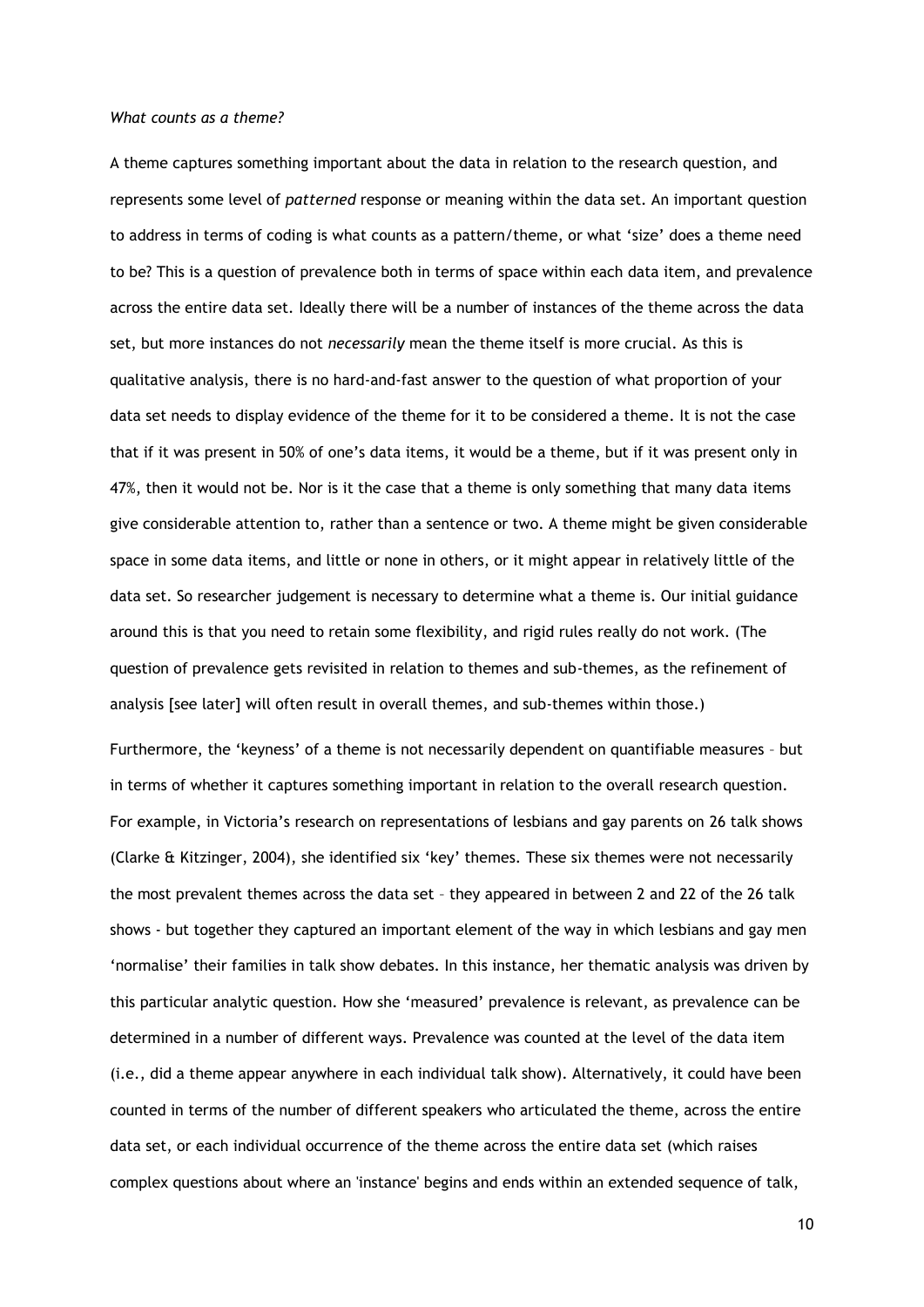see Riessman, 1993). Because prevalence was not crucial to the analysis presented, Victoria chose the most straightforward form, but it is important to note there is no right or wrong method for determining prevalence. Part of the flexibility of thematic analysis is that it allows you to determine themes (and prevalence) in a number of ways. What is important is that you are consistent in how you do this within any particular analysis.

There are various 'conventions' for representing prevalence in thematic (and other qualitative) analysis that does not provide a quantified measure (unlike much content analysis, Wilkinson, 2000) – for instance: "the majority of participants" (Meehan et al., 2000: 372), "many participants" (Taylor & Ussher, 2001: 298), or "a number of participants" (Braun, Gavey, & McPhillips, 2003: 249). Such descriptors work rhetorically to suggest a theme *really* existed in the data, and to convince us they are reporting truthfully about the data. But do they tell us much? This is perhaps one area where more debate needs to occur about how and why we might represent the prevalence of themes in the data, and, indeed, whether, if, and why prevalence is particularly important.

## *A rich description of the data set, or a detailed account of one particular aspect*

It is important to determine the type of analysis you want to do, and the claims you want to make, in relation to your data set. For instance, you might wish to provide a rich thematic description of your entire data set, so that the reader gets a sense of them predominant or important themes. In this case, the themes you identify, code, and analyse would need to be an accurate reflection of the content of the *entire* data set. In such an analysis, some depth and complexity is necessarily lost (particularly if you are writing a short dissertation or article with strict word limits), but a rich overall description is maintained. This might be a particularly useful method when you are investigating an under-researched area, or with participants whose views on the topic are not known.

An alternative use of thematic analysis is to provide a more detailed and nuanced account of one particular theme, or group of themes, within the data. This might relate to a specific question or area of interest within the data (a semantic approach – see below), or to a particular "latent" theme (see below) across the whole or majority of the data set. An example of this would be Victoria"s talk show paper, discussed previously (Clarke & Kitzinger, 2004), which examined normalisation in lesbians' and gay men's accounts of parenting.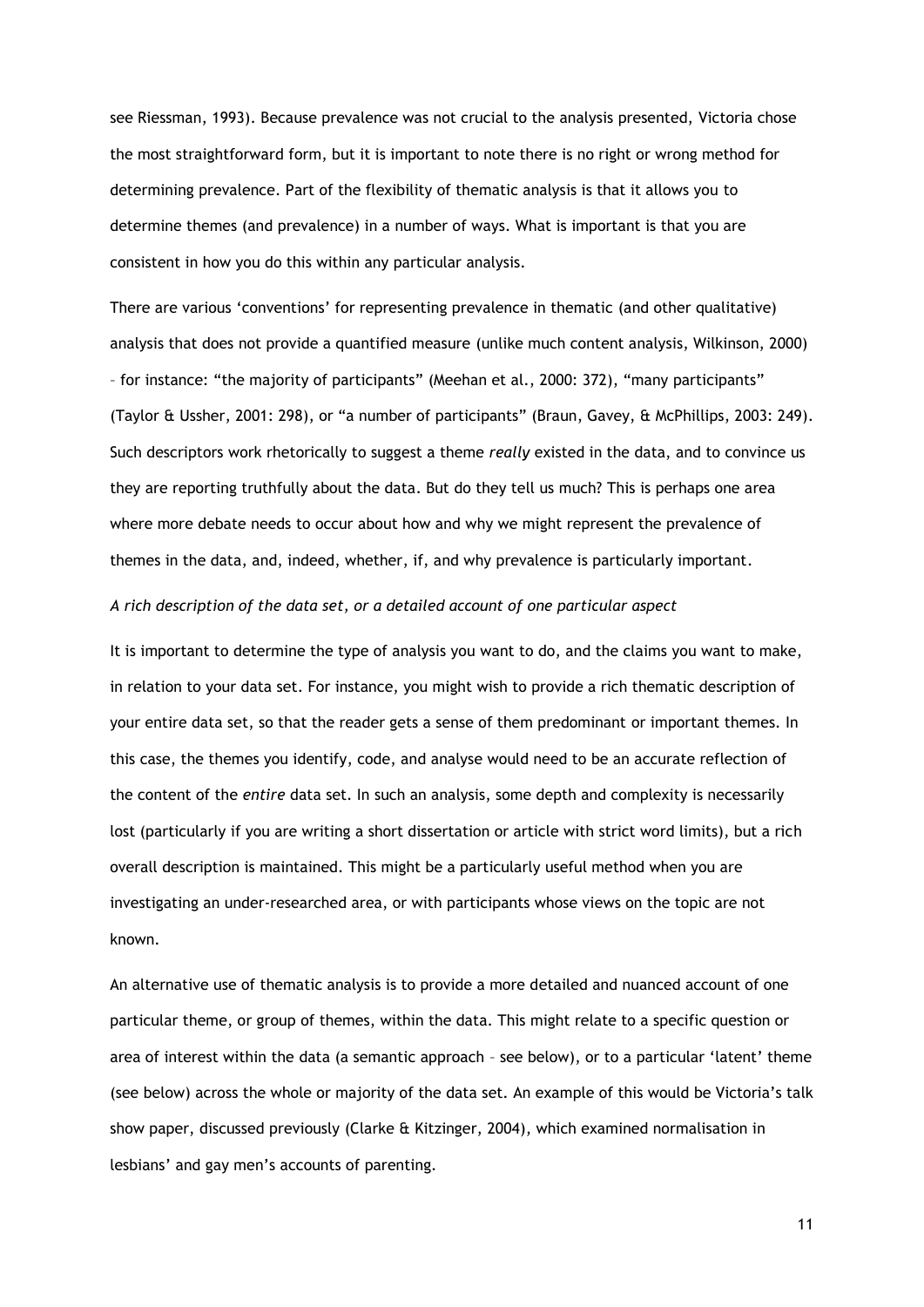#### *Inductive vs theoretical thematic analysis*

Themes or patterns within data can be identified in one of two primary ways in thematic analysis: in an inductive or 'bottom up' way (e.g., see Frith & Gleeson, 2004), or in a theoretical or deductive or "top down" way (e.g., see Boyatzis, 1998; Hayes, 1997). An inductive approach means the themes identified are strongly linked to the data themselves (Patton, 1990) (as such, this form of thematic analysis bears some similarity to grounded theory). In this approach, if the data have been collected specifically for the research (e.g., via interview or focus group) the themes identified may bear little relationship to the specific question that were asked of the participants. They would also not be driven by the researcher's theoretical interest in the area or topic. Inductive analysis is therefore a process of coding the data *without* trying to fit it into a pre-existing coding frame, or the researcher"s analytic preconceptions. In this sense, this form of thematic analysis is datadriven. However, it is important to note, as we discussed earlier, that researchers cannot free themselves of their theoretical and epistemological commitments, and data are not coded in an epistemological vacuum.

In contrast, a 'theoretical' thematic analysis would tend to be driven by the researcher's theoretical or analytic interest in the area, and is thus more explicitly analyst-driven. This form of thematic analysis tends to provide less a rich description of the data overall, and more a detailed analysis of some aspect of the data. The choice between inductive and theoretical maps onto how and why you are coding the data as well. You can either code for a quite specific research question (which maps onto the more theoretical approach) or the specific research question can evolve through the coding process (which maps onto the inductive approach).

For example, if a researcher was interested in talk about heterosex, and had collected interview data, with an inductive approach they would read and re-read the data for any themes related to heterosex, and code diversely, without paying attention to the themes that previous research on the topic might have identified. For example, the researcher would not look to Hollway"s (1989) influential research identifying discourses of heterosex, and code *just* for male sexual drive, have/hold or permissive discourse themes. In contrast, with a theoretical approach, the researcher may well be interested in the way permissiveness plays out across the data, and focus on that particular feature in coding the data. What this would then result in is a number of themes around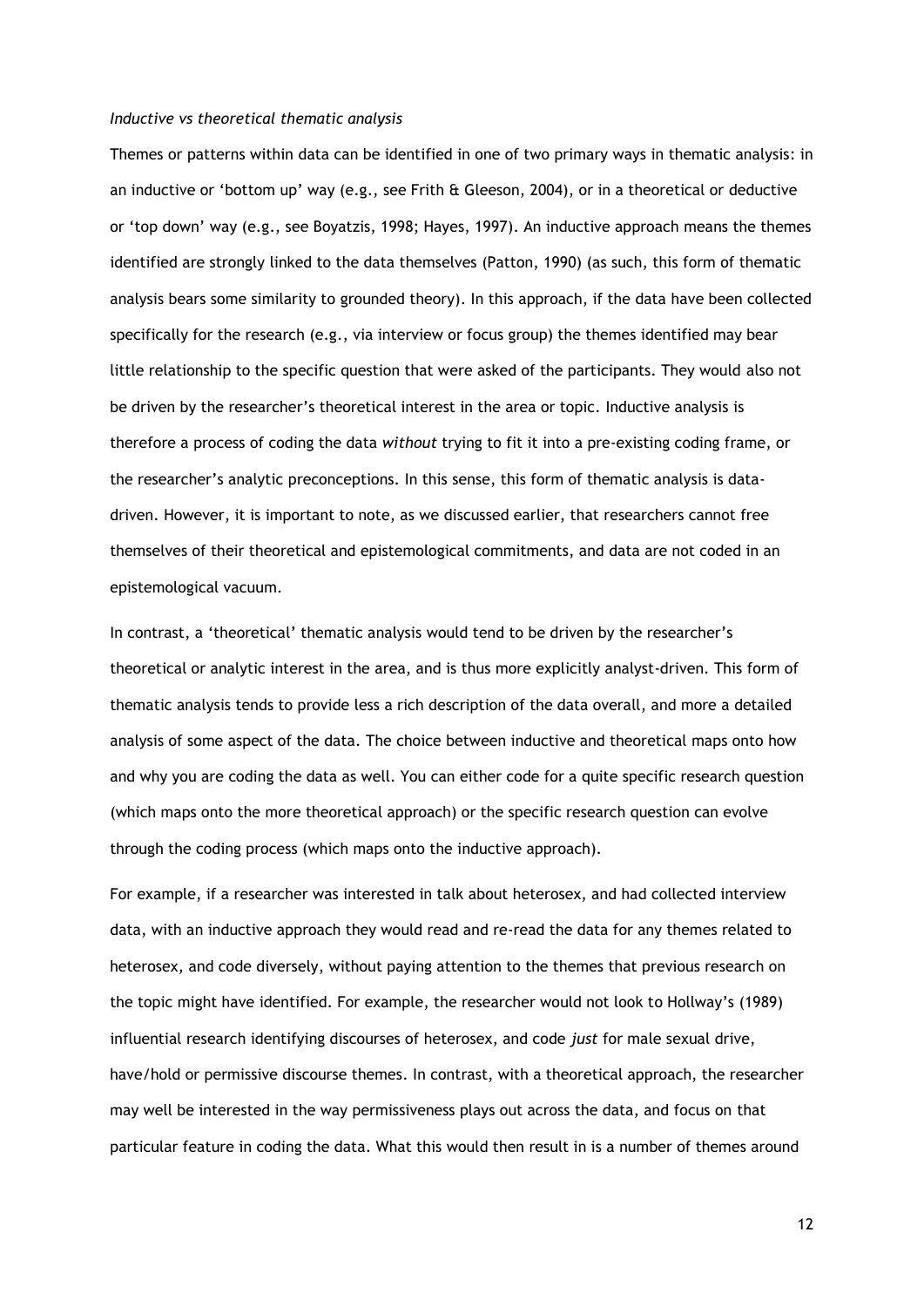permissiveness, which may include, speak to, or expand on something approximating Hollway"s original theme.

#### *Semantic or latent themes*

Another decision revolves around the "level" at which themes are to be identified: at a semantic or explicit level, or at a latent or interpretative level (Boyatzis, 1998). 6 A thematic analysis typically focuses exclusively or primarily on one level. With a semantic approach, the themes are identified within the explicit or surface meanings of the data and the analyst is not looking for anything *beyond* what a participant has said or what has been written. Ideally, the analytic process involves a progression from *description*, where the data have simply been organised to show patterns in semantic content, and summarised, to *interpretation*, where there is an attempt to theorise the significance of the patterns and their broader meanings and implications (Patton, 1990), often in relation to previous literature (see Frith & Gleeson, 2004, for an excellent example of this).

In contrast, a thematic analysis at the latent level goes beyond the semantic content of the data, and starts to identify or examine the *underlying* ideas, assumptions, and conceptualisations – and ideologies - that are theorised as shaping or informing the semantic content of the data. If we imagine our data three-dimensionally as an uneven blob of jelly, the semantic approach would seek to describe the surface of the jelly, its form and meaning, while the latent approach would seek identify the features that gave it that particular form and meaning. Thus for latent thematic analysis, the development of the themes themselves involves interpretative work, and the analysis that is produced is not just description, but is already theorised.

Analysis within this latter tradition tends to come from a constructionist paradigm (e.g., Burr, 1995), and in this form, thematic analysis overlaps with some forms of "discourse analysis" (which are sometimes specifically referred to as "thematic discourse analysis" (e.g., Singer & Hunter, 1999; Taylor & Ussher, 2001)), where broader assumptions, structures and/or meanings are theorised as underpinning what is actually articulated in the data. Increasingly, a number of discourse analysts are also revisiting psycho-analytic modes of interpretation (e.g., Hollway & Jefferson, 2000), and latent thematic analysis would also be compatible with that framework.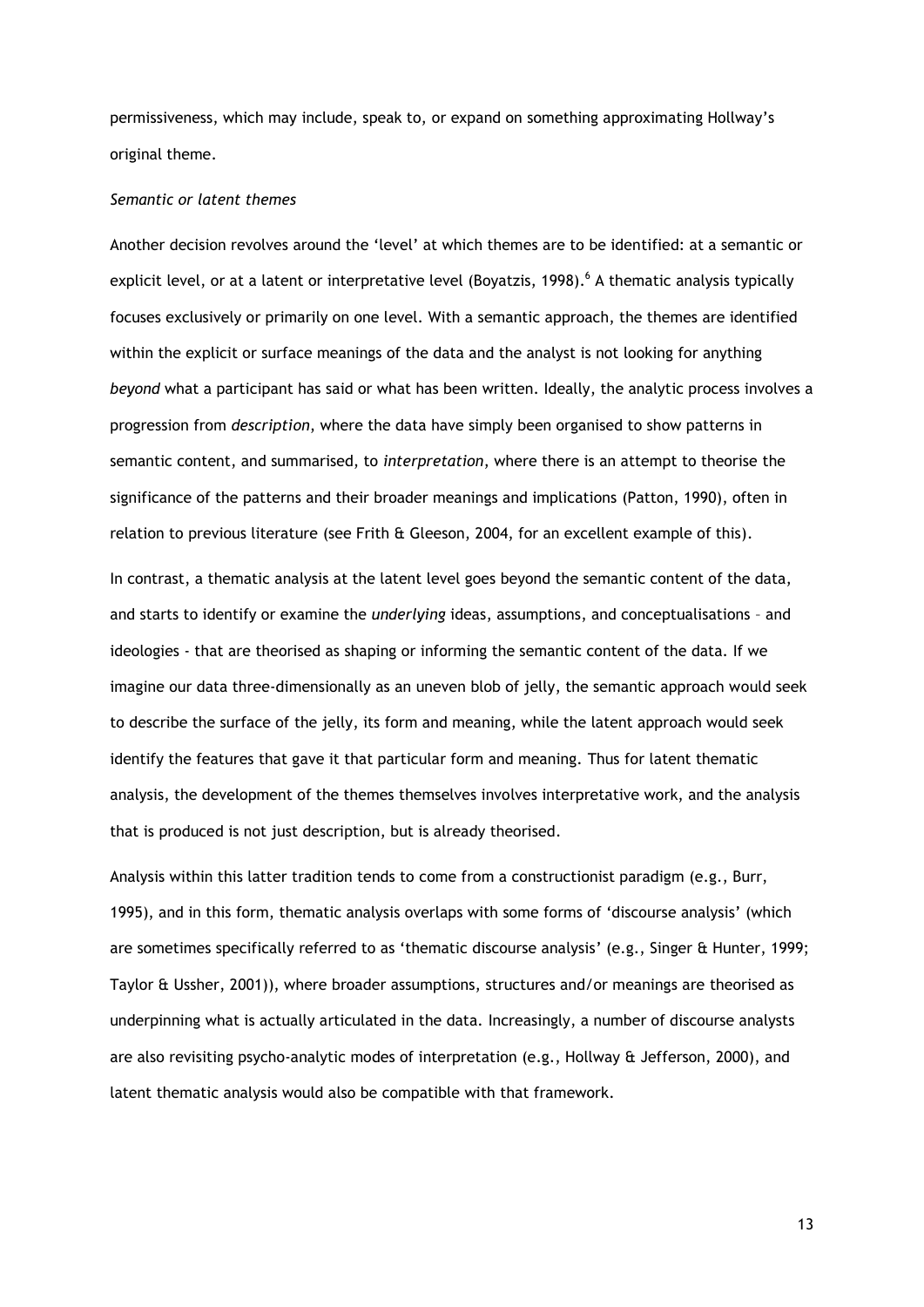#### *Epistemology: essentialist/realist vs constructionist thematic analysis*

As we have argued, thematic analysis can be conducted within both realist/essentialist and constructionist paradigms, although the outcome and focus will be different from each. The question of epistemology is usually determined when a research project is being conceptualised, although epistemology may also raise its head again during analysis, when the research focus may shift to an interest in different aspects of the data. The research epistemology guides what you can say about your data, and informs how you theorise meaning. For instance, with an essentialist/realist approach, you can theorise motivations, experience, and meaning in a straightforward way, because a simple, largely unidirectional relationship is assumed between meaning and experience and language (language reflects and enables us to articulate meaning and experience) (Potter & Wetherell, 1987; Widdicombe & Wooffitt, 1995).

In contrast, from a constructionist perspective, meaning and experience are socially produced and reproduced, rather than inhering within individuals (Burr, 1995). Therefore, thematic analysis conducted within a constructionist framework cannot and does not seek to focus on motivation or individual psychologies, but instead seeks to theorise the socio-cultural contexts, and structural conditions, that enable the individual accounts that are provided. Thematic analysis that focuses on "latent" themes tends to be more constructionist, and it also tends to start to overlap with thematic discourse analysis at this point. However, not all "latent" thematic analysis is constructionist.

## *The many questions of qualitative research*

It is worth briefly noting that qualitative research involves a series of questions, and there is a need to be clear about the relationship between these different questions. First, there is the overall research question or questions that drive the project. A research question might be very broad (and exploratory), such as "how is lesbian and gay parenting constructed?" or "what are the meanings of the vagina?" Narrower research questions might be "how and why is lesbian and gay parenting normalised?" (Clarke & Kitzinger, 2004), or "what are the discourses around vaginal size?" (see Braun & Kitzinger, 2001). These narrow questions may be part of a broader overarching research question, and if so, the analyses they inform would also provide answers to the overall research question. Although all projects are guided by research questions, these may also be refined as a project progresses.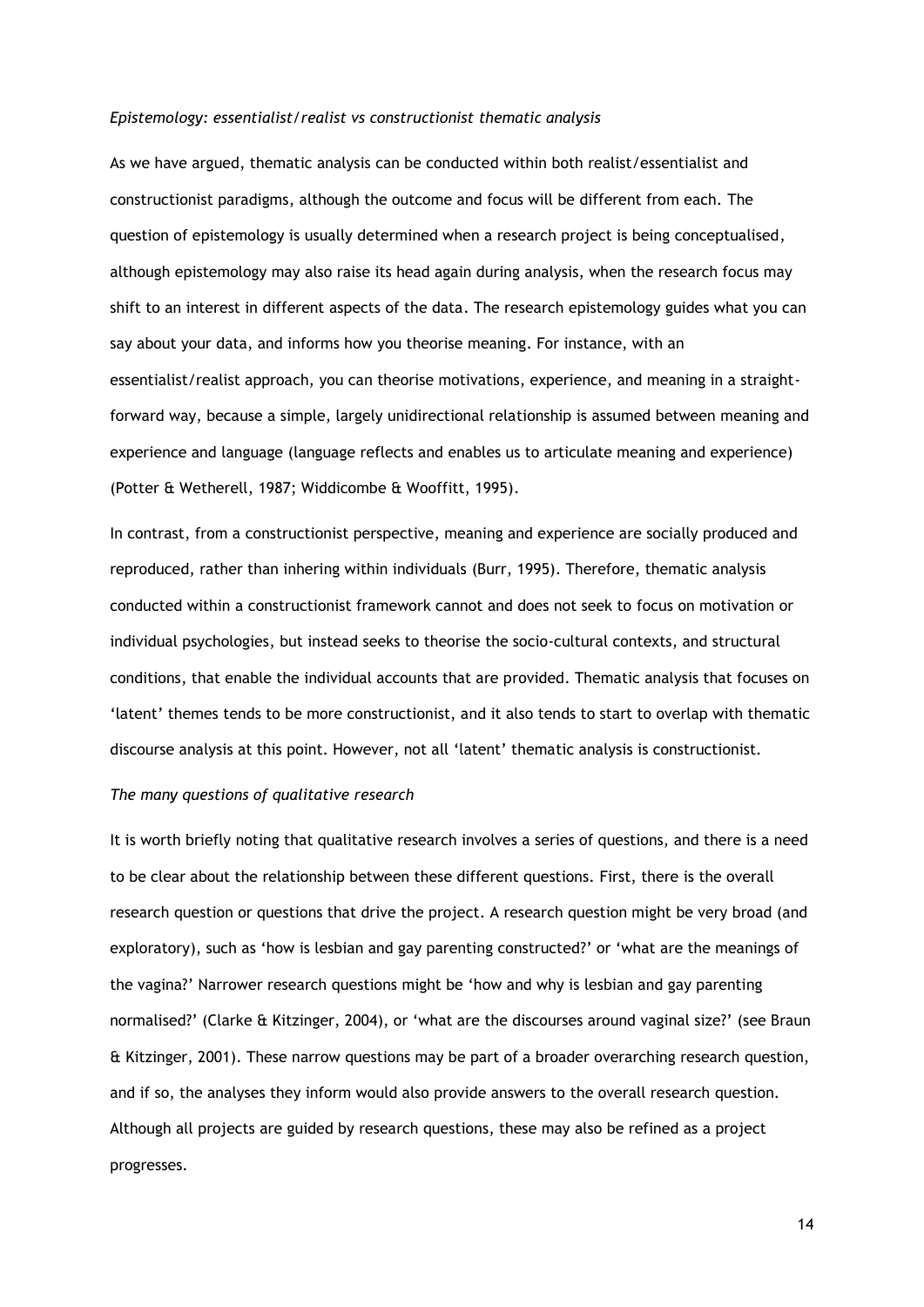Second, if data from interviews or focus groups have been collected, there are the questions that participants have responded to. Finally, there are the questions that guide the coding and analysis of the data. There is no necessary relationship between these three, and indeed, it is often desirable that there is a disjuncture between them. Some of the worst examples of "thematic" analysis we have read have simply used the questions put to participants as the "themes" identified in the "analysis" – although in such instances, there really is not any analysis done at all!

To sum up, thematic analysis involves the searching *across* a data set – be that a number of interviews or focus groups, or a range of texts – to find repeated patterns of meaning. The exact form and product of thematic analysis varies, as indicated above, and so it is important that the questions outlined above are considered before and during thematic analyses. Those approaches which consider *specific* aspects, latent themes and are constructionist tend to often cluster together, while those that consider meanings across the whole data set, semantic themes, and are realist often cluster together. However, there are no hard-and-fast rules in relation to this, and different combinations are possible. What is important is that the finished product contains an account – not necessarily that detailed – of what was done, and why. So what *does* one actually do? We now provide what is hopefully a straightforward step-by-step guide to conducting thematic analysis.

#### **Doing thematic analysis: a step-by-step guide**

Some of the phases of thematic analysis are similar to the phases of other qualitative research, so these stages are not necessarily all unique to thematic analysis. The process starts when the analyst begins to notice, and look for, patterns of meaning and issues of potential interest in the data – this may be during data collection. The endpoint is the reporting of the content and meaning of patterns (themes) in the data, where "themes are abstract (and often fuzzy) constructs the investigators identify [sic] before, during, and after analysis" (Ryan & Bernard, 2000: 780). Analysis involves a constant moving back and forward between the entire data set, the coded extracts of data that you are analysing, and the analysis of the data that you are producing. Writing is an integral *part* of analysis, not something that takes place at the end, as it does with statistical analyses. Therefore, writing should begin in phase one, with the jotting down of ideas and potential coding schemes, and continue right through the entire coding/analysis process.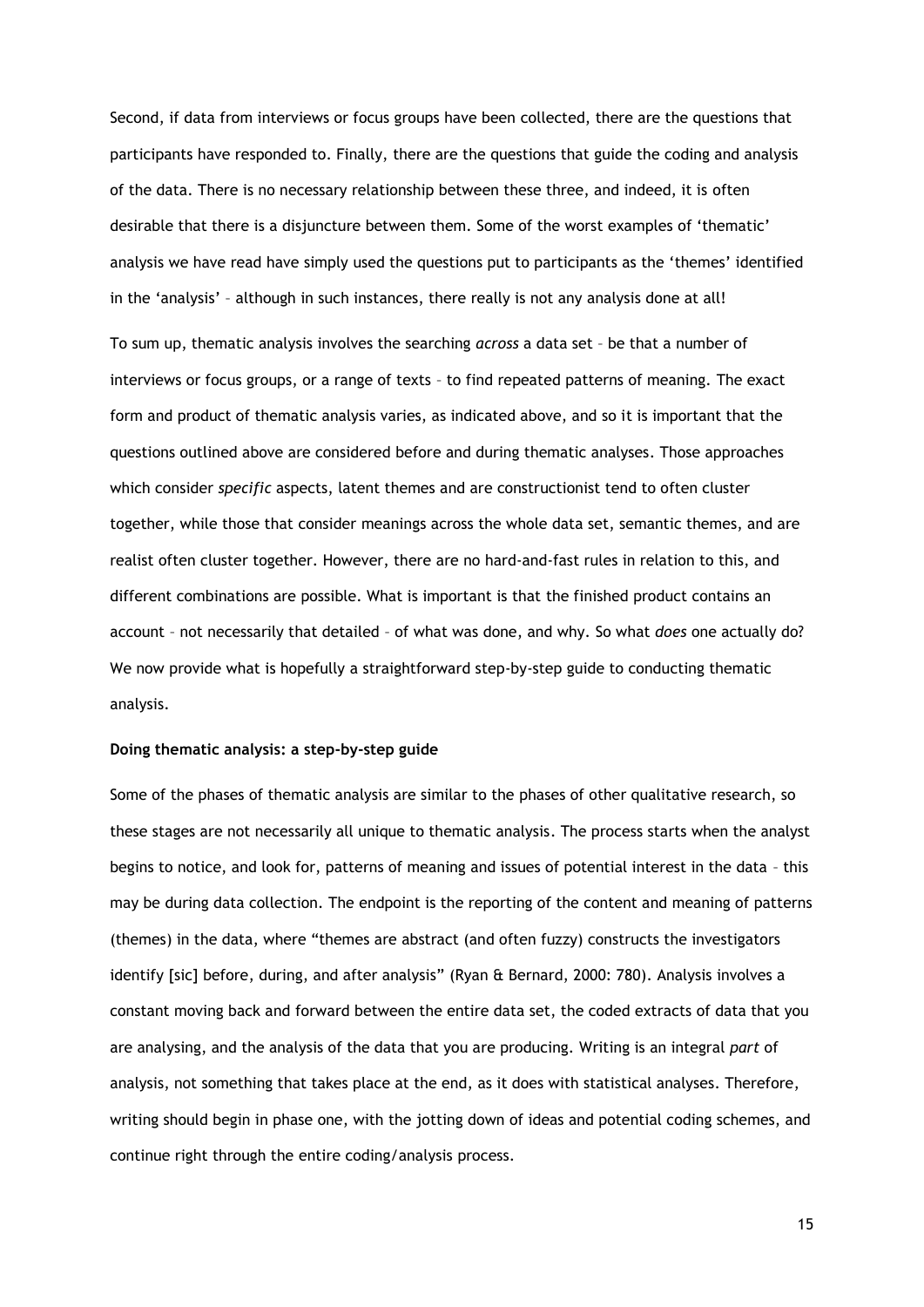There are different positions regarding when you should engage with the literature relevant to your analysis – with some arguing that early reading can narrow your analytic field of vision, leading you to focus on some aspects of the data at the expense of other potential crucial aspects. Others argue that engagement with the literature can enhance your analysis by sensitising you to more subtle features of the data (Tuckett, 2005). Therefore, there is no one right way to proceed with reading, for thematic analysis, although a more inductive approach would be enhanced by not engaging with literature in the early stages of analysis, whereas a theoretical approach requires engagement with the literature prior to analysis.

We provide an outline to guide you through the six phases of analysis, and offer examples to demonstrate the process.<sup>7</sup> The different phases are usefully summarised in Table 1. It is important to recognise that qualitative analysis guidelines are exactly that – they are not rules, and, following the basic precepts, will need to be applied flexibility to fit the research questions and data (Patton, 1990). Moreover, analysis is not a *linear* process where you simply move from one phase to the next. Instead, it is more *recursive* process, where you move back and forth as needed, throughout the phases. It is also a process that develops over time (Ely et al., 1997), and should not be rushed.

#### [INSERT TABLE 1 ABOUT HERE]

### *Phase 1: familiarising yourself with your data*

When you engage in analysis, you may have collected the data yourself, or it may have been given to you. If you collected it through interactive means, you will come to the analysis with some prior knowledge of the data, and possibly some initial analytic interests or thoughts. Regardless, it is vital that you immerse yourself in the data to the extent that you are familiar with the depth and breadth of the content. Immersion usually involves "repeated reading" of the data, and reading the data in an *active* way - searching for meanings, patterns and so on. It is ideal to read through the entire data set at least once before you begin your coding, as your ideas, identification of possible patterns will be shaped as you read through.

Whether or not you are aiming for an overall or detailed analysis, are searching for latent or semantic themes, or are data- or theoretically-driven will inform how the reading proceeds. Regardless, it is important to be familiar with all aspects of your data. At this phase, one of the reasons why qualitative research tends to use far smaller samples than, for example, questionnaire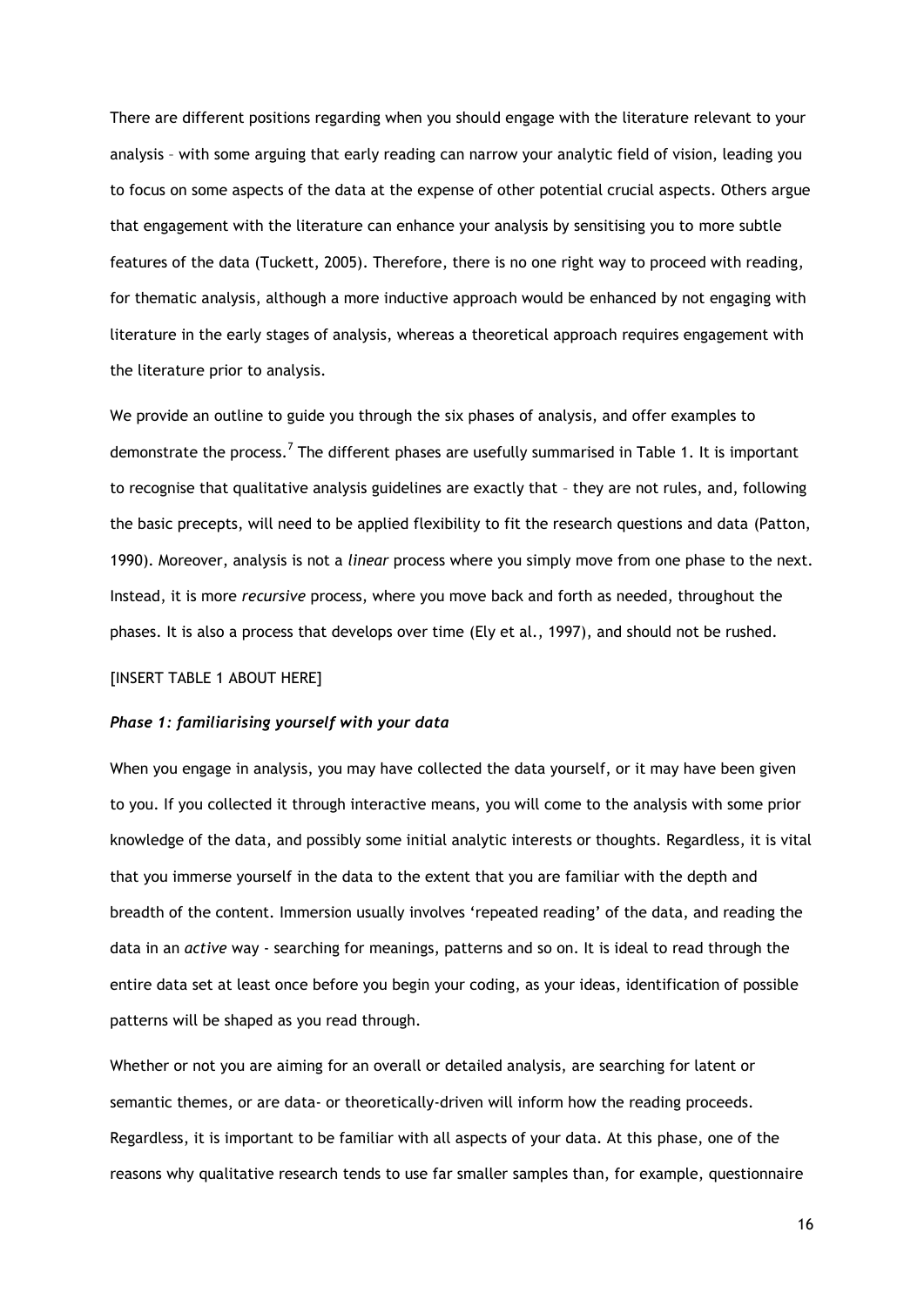data will become apparent – the reading and re-reading of data is time consuming. It is, therefore, tempting to skip over this phase, or be selective. We would strongly advise against this, as this phase provides the bedrock for the rest of the analysis.

During this phase, it is a good idea to start taking notes or marking ideas for coding that you will then go back to in subsequent phases. Once you have done this, you are ready to begin the more formal coding process. In essence, coding continues to be developed and defined throughout the entire analysis.

## *Transcription of verbal data*

If you are working with verbal data such as interviews, television programmes or political speeches, the data will need to be transcribed into written form in order to conduct a thematic analysis. The process of transcription, while it may seen time-consuming, frustrating, and at times boring, can be an excellent way to start familiarising yourself with the data (Riessman, 1993). Further, some researchers even argue it should be seen as "a key phase of data analysis within interpretative qualitative methodology" (Bird, 2005: 227), and recognised as an *interpretative* act, where meanings are created, rather than simply a mechanical one of putting spoken sounds on paper (Lapadat & Lindsay, 1999).

Various conventions exist for transforming spoken texts into written texts (see Edwards & Lampert, 1993; Lapadat & Lindsay, 1999). Some systems of transcription have been developed for specific forms of analysis – such as the "Jefferson" system for CA (see Atkinson & Heritage, 1984; Hutchby & Wooffitt, 1998). However, thematic analysis, even constructionist thematic analysis, does not require the same level of detail in the transcript as conversation, discourse or even narrative analysis. As there is no one way to conduct thematic analysis, there is no one set of guidelines to follow when producing a transcript. However, at a minimum it requires a rigorous and thorough 'orthographic' transcript - a 'verbatim' account of all verbal (and sometimes nonverbal [e.g., coughs]) utterances.<sup>8</sup> What is important is that the transcript retains the information you need, from the verbal account, and in a way which is "true" to its original nature (e.g., punctuation added can alter the meaning of data - for example 'I hate it, you know. I do' versus 'I hate it. You know I do', Poland, 2002: 632), and that the transcription convention is practically suited to the purpose of analysis (Edwards, 1993).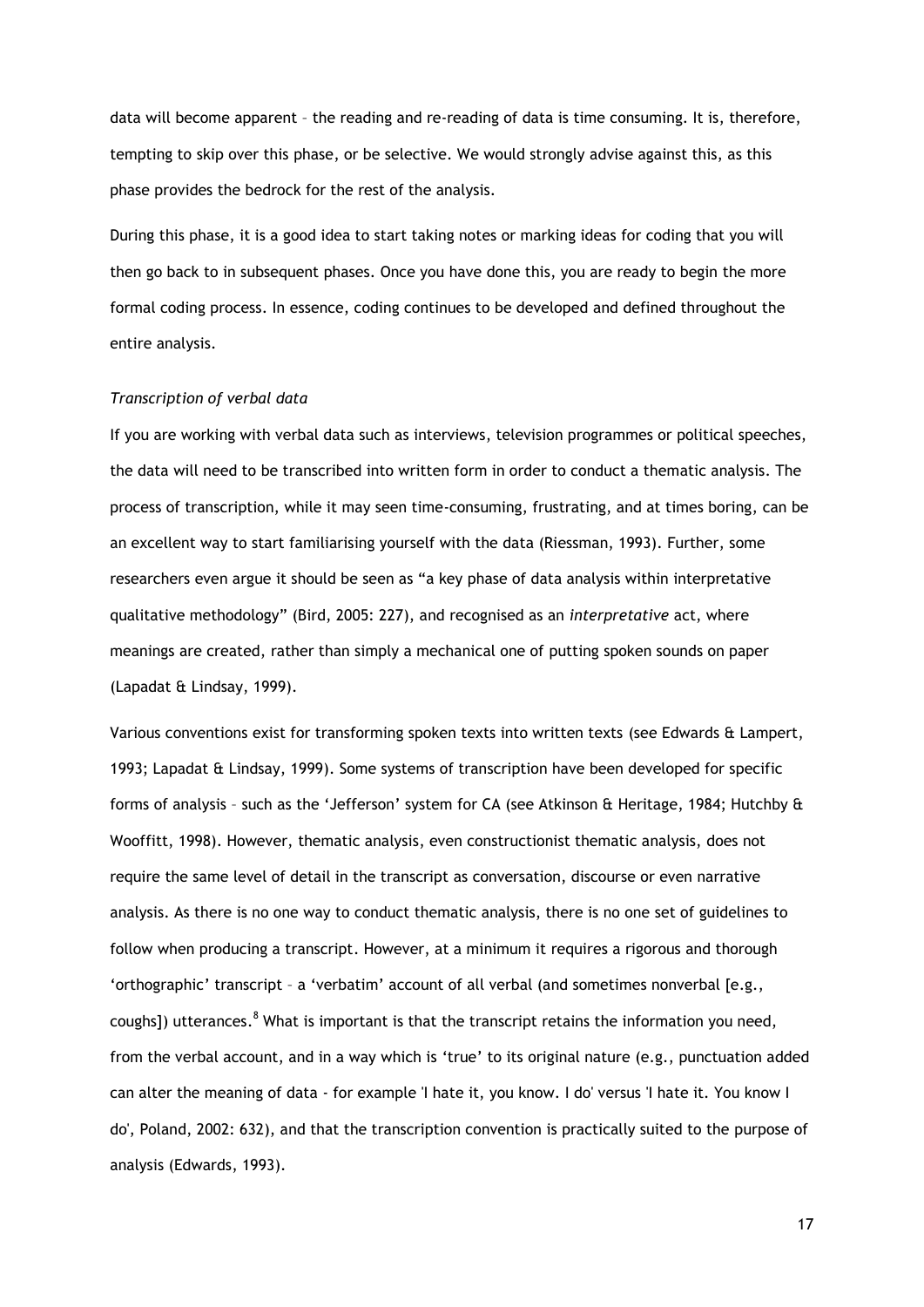As we have noted, the time spent in transcription is not wasted, as it informs the early stages of analysis, and you will develop a far more thorough understanding of your data through having transcribed it. Furthermore, the close attention needed to transcribe data may facilitate the closereading and interpretative skills needed to analyse the data (Lapadat & Lindsay, 1999). If your data have already been, or will be, transcribed for you, it is important that you spend more time familiarising yourself with the data, and also check the transcripts back against the original audio recordings for "accuracy" (as should always be done).

#### *Phase 2: generating initial codes*

Phase 2 begins when you have read and familiarised yourself with the data, and have generated an initial list of ideas about what is in the data and what is interesting about them. This phase then involves the production of initial codes from the data. Codes identify a feature of the data (semantic content or latent) that appears interesting to the analyst, and refer to "the most basic segment, or element, of the raw data or information that can be assessed in a meaningful way regarding the phenomenon" (Boyatzis, 1998: 63). See Figure 1 for an example of codes applied to a short segment of data. The process of coding is part of analysis (Miles & Huberman, 1994), as you are *organising* your data into meaningful groups (Tuckett, 2005). However, your coded data differs from the units of *analysis* (your themes) which are (often) broader. Your themes, which you start to develop in the next phase, are where the interpretative analysis of the data occurs, and in relation to which arguments about the phenomenon being examined are made (Boyatzis, 1998).

#### [INSERT FIGURE 1 ABOUT HERE]

Coding will to some extent depend on whether the themes are more "data-driven" or "theory-driven" – in the former, the themes will depend on the data, but in the latter, you might approach the data with specific questions in mind that you wish to code around. It will also depend on whether you are aiming to code the content of the entire data set, or whether you are coding to identify particular (and possibly limited) features of the data set. Coding can be done either manually or through a software programme (see, e.g., Kelle, 2004; Seale, 2000, for discussion of software programmes). Work systematically through the entire data set, giving full and *equal* attention to each data item, and identify interesting aspects in the data items that may form the basis of repeated patterns (themes) across the data set. There are a number of ways of actually coding extracts. If coding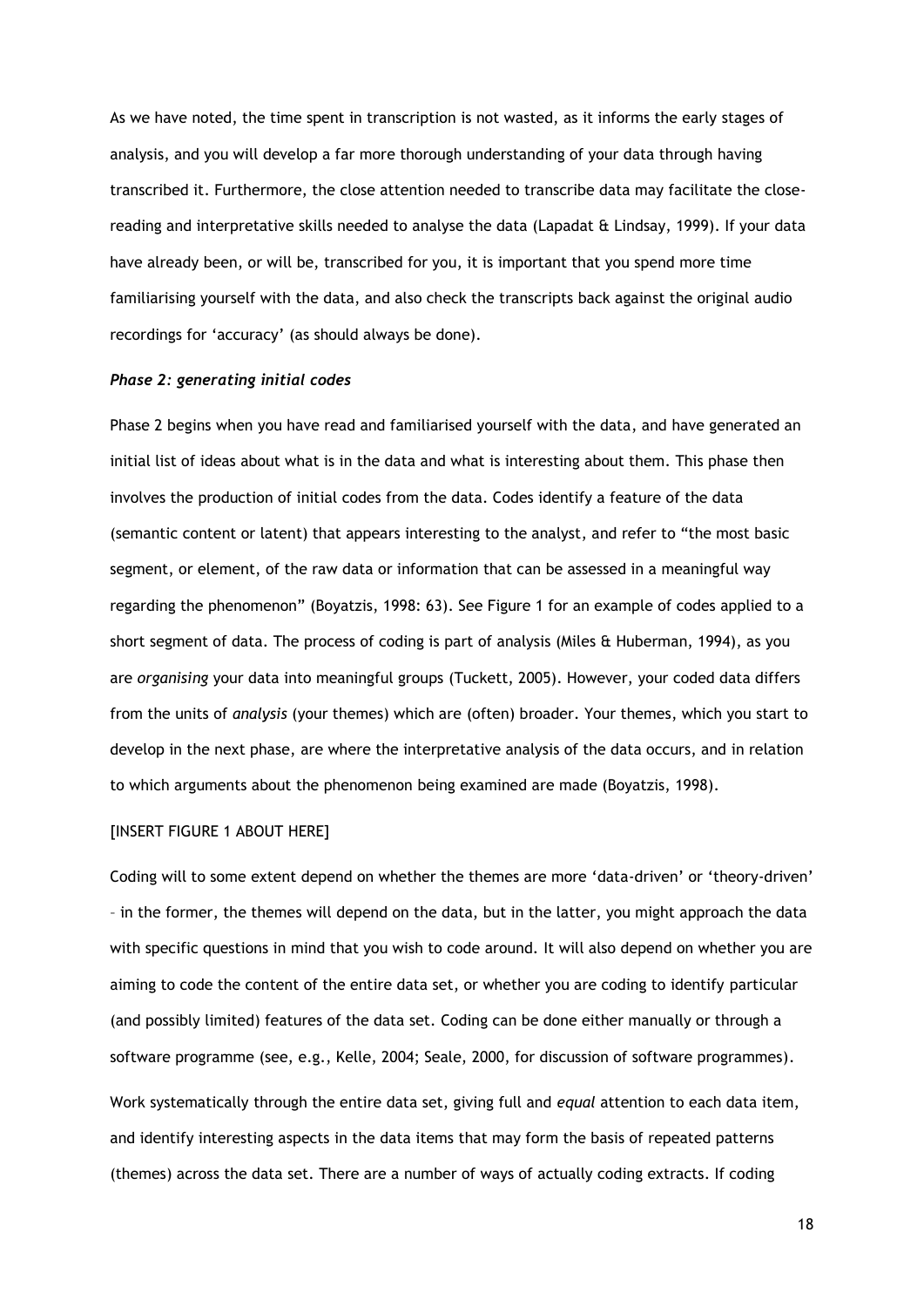manually, you can code your data by writing notes on the texts you"re analysing, by using highlighters or coloured pens to indicate potential patterns, or by using 'post-it' notes to identify segments of data. You may initially identify the codes, and then match them up with data extracts that demonstrate that code, but it is important in this phase to ensure that all actual data extracts are coded, and then collated together within each code. This may involve copying extracts of data from individual transcripts or photocopying extracts of printed data, and collating each code together in separate computer files or using file cards. If using computer software, you code by tagging and naming selections of text within each data item.

Key advice for this phase is: a) code for as many potential themes/patterns as possible (time permitting) – you never know what might be interesting later; b) code extracts of data inclusively – i.e., keep a little of the surrounding data if relevant, a common criticism of coding is that the context is lost (Bryman, 2001); and c) remember that you can code individual extracts of data in as many different "themes" as they fit into - so an extract may be uncoded, coded once, or coded many times, as relevant. Note that no data set is without contradiction, and a satisfactory thematic "map" that you will eventually produce - an overall conceptualisation of the data patterns, and relationships between them<sup>9</sup> - does not have to smooth out or ignore the tensions and inconsistencies within and across data items. It is important to retain accounts which depart from the dominant story in the analysis, so do not ignore these in your coding.

#### *Phase 3: searching for themes*

Phase 3 begins when all data have been initially coded  $\alpha$  collated, and you have a long list of the different codes you have identified across your data set. This phase, which re-focuses the analysis at the broader level of themes, rather than codes, involves sorting the different codes into potential themes, and collating all the relevant coded data extracts within the identified themes. Essentially, you are starting to analyse your codes, and consider how different codes may combine to form an overarching theme. It may be helpful at this phase to use visual representations to help you sort the different codes into themes. You might use tables, mind-maps, or you might write the name of each code (and a brief description) on a separate piece of paper and play around with organising them into theme-piles. A thematic map of this early stage can be seen in Figure 2 (the examples in Figures 2 to 4 come from the analysis presented in Braun and Wilkinson (2003) of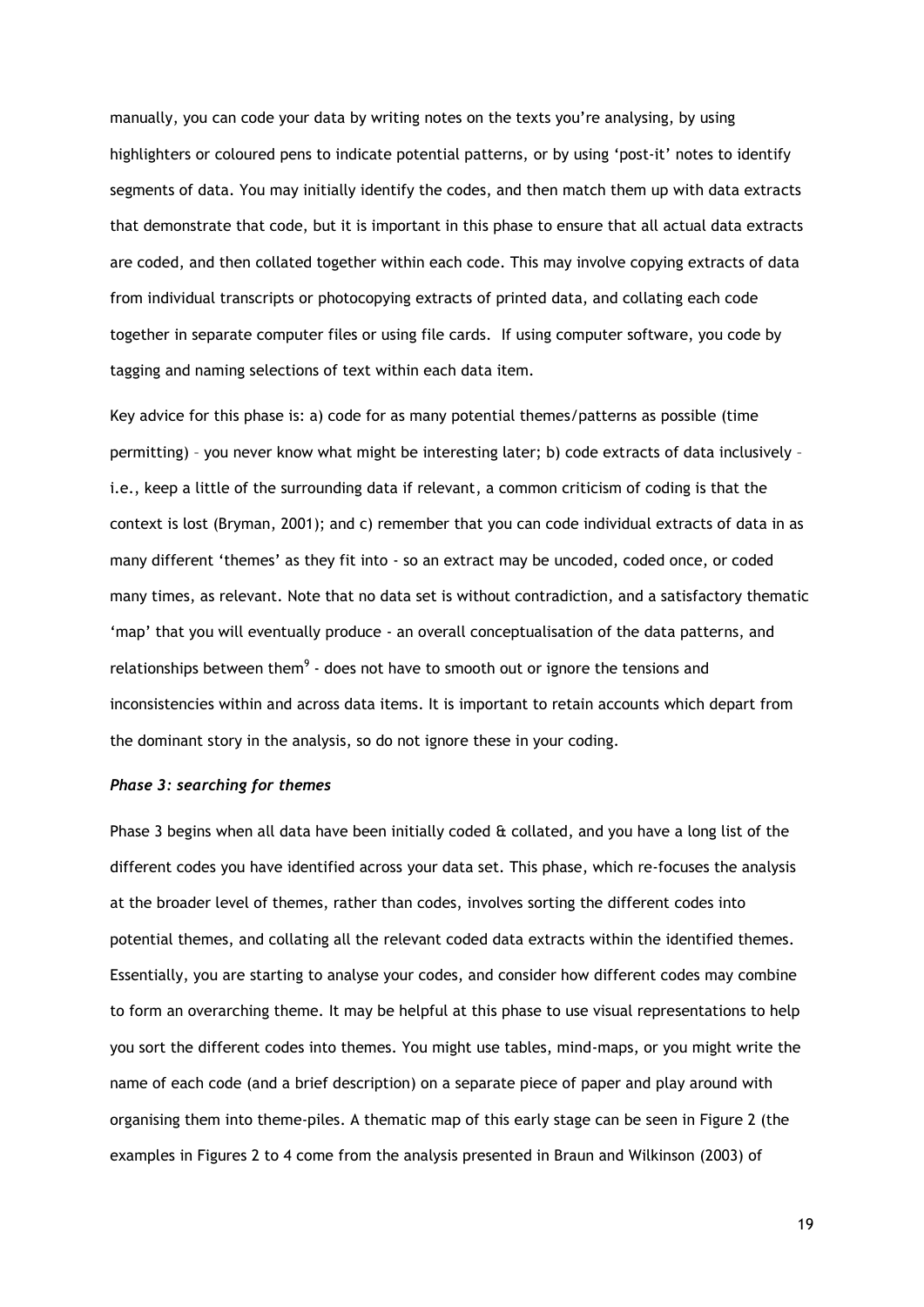women"s talk about the vagina). This is when you start thinking about the relationship between codes, between themes, and between different levels of themes (e.g., main overarching themes and sub-themes within them). Some initial codes may go on to form main themes, whereas others may form sub-themes, and others still may be discarded. At this stage you may also have a set of codes that do not seem to belong anywhere, and it is perfectly acceptable to create a "theme" called miscellaneous to house the codes – possibly temporarily - that do not seem to fit into your main themes.

#### [INSERT FIGURE 2 ABOUT HERE]

You end this phase with a collection of candidate themes, and sub-themes, and all extracts of data that have been coded in relation to them. At this point, you will start to have a sense of the significance of individual themes. However, do not abandon anything at this stage, as without looking at all the extracts in detail (the next phase) it is uncertain whether the themes hold as they are, or whether some need to be combined, refined and separated, or discarded.

#### *Phase 4: reviewing themes*

Phase 4 begins when you have devised a set of candidate themes, and it involves the refinement of those themes. During this phase, it will become evident that some candidate themes are not really themes (e.g., if there are not enough data to support them, or the data are too diverse), while others might collapse into each other (e.g., two apparently separate themes might form one theme). Other themes might need to be broken down into separate themes. Patton"s (1990) dual criteria for judging categories - *internal homogeneity* and *external heterogeneity* - are worth considering here. Data within themes should cohere together meaningfully, while there should be clear and identifiable distinctions between themes.

This phase involves two levels of reviewing and refining your themes. Level one involves reviewing at the level of the coded data extracts. This means you need to read all the collated extracts for each theme, and consider whether they appear to form a coherent pattern. If your candidate themes appear to form a coherent pattern, you then move on to the second level of this phase. If your candidate themes do not fit, you will need to consider whether the theme itself is problematic, or whether some of the data extracts within it simply do not fit there – in which case, you would rework your theme, creating a new theme, finding a home for those extracts that do not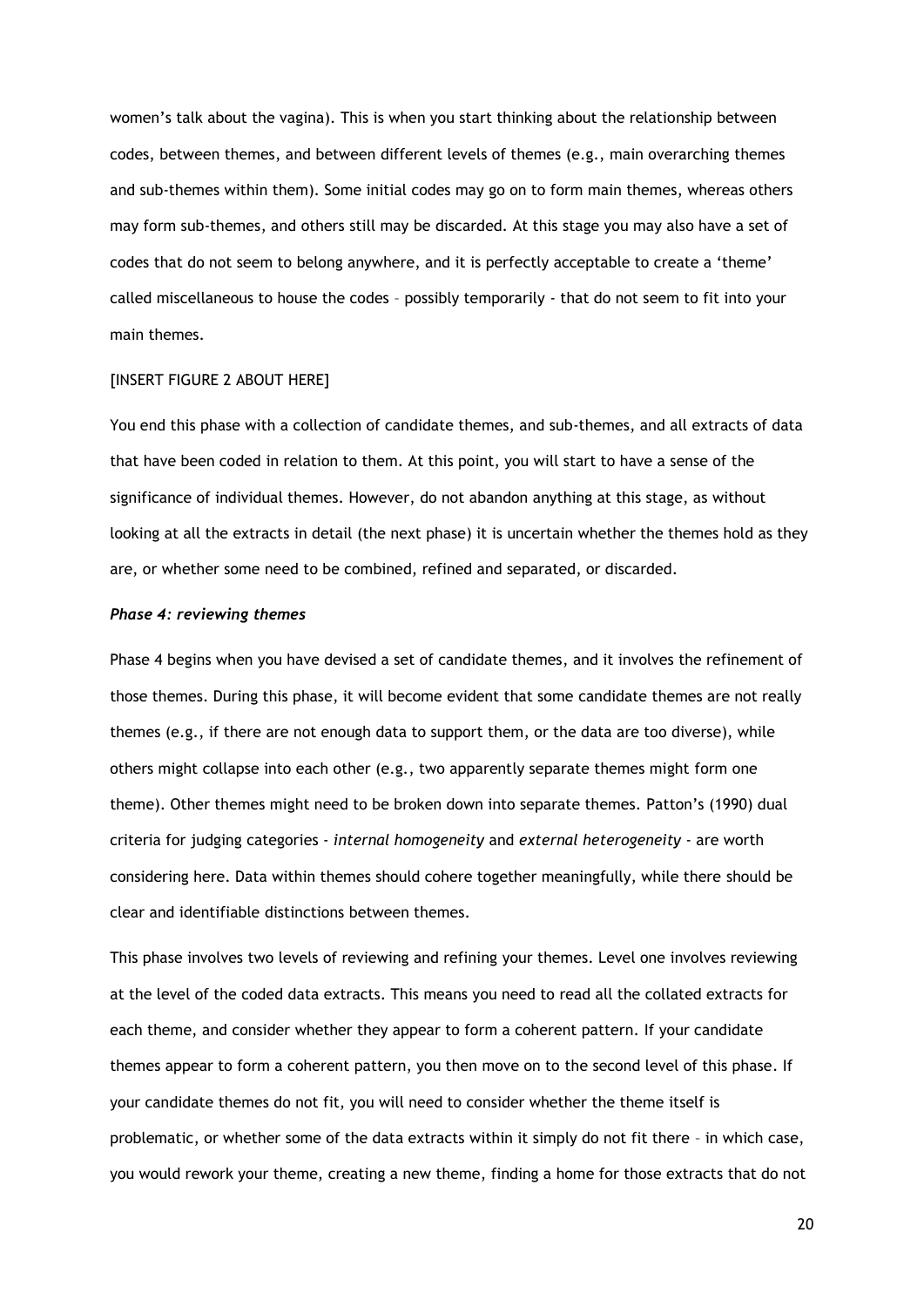currently work in an already-existing theme, or discarding them from the analysis. Once you are satisfied that your candidate themes adequately capture the contours of the coded data – once you have a candidate "thematic map" - you are ready to move on to level two of this phase. The outcome of this refinement process can be seen in the thematic map presented in Figure 3.

## [INSERT FIGURE 3 ABOUT HERE]

Level two involves a similar process, but in relation to the entire data set. At this level, you consider the validity of individual themes in relation to the data set, but also whether your candidate thematic map "accurately" reflects the meanings evident in the data set as a whole. To some extent, what counts as 'accurate representation' depends on your theoretical and analytic approach. However, in this phase you re-read your entire data set for two purposes. The first is, as discussed, to ascertain whether the themes "work" in relation to the data set. The second is to code any additional data within themes that has been missed in earlier coding stages. The need for recoding from the data set is to be expected as coding is an ongoing organic process.

If the thematic map works, then you move on to the next phase. However, if the map does not fit the data set, you need to return to further reviewing and refining your coding until you have devised a thematic map that you are satisfied with. In so doing, it is possible that you will identify potential new themes, and you might need to start coding for these as well, if you are interested in them. However, a word of warning: as coding data and generating themes could go on ad infinitum, it is important not to get over-enthusiastic with endless re-coding. It is impossible to provide clear guidelines on when to stop, but when your refinements are not adding anything substantial, stop! If the process of recoding is only fine-tuning and making more nuanced a coding frame that already works – i.e., it fits the data well – recognise this and stop. Consider it like editing written work - you could endlessly edit your sentences and paragraphs, but after a few editing turns, any further work is usually unnecessary refinement – like rearranging the hundreds and thousands on an already nicely decorated cake.

At the end of this phase, you should have a fairly good idea of what your different themes are, how they fit together, and the overall story they tell about the data.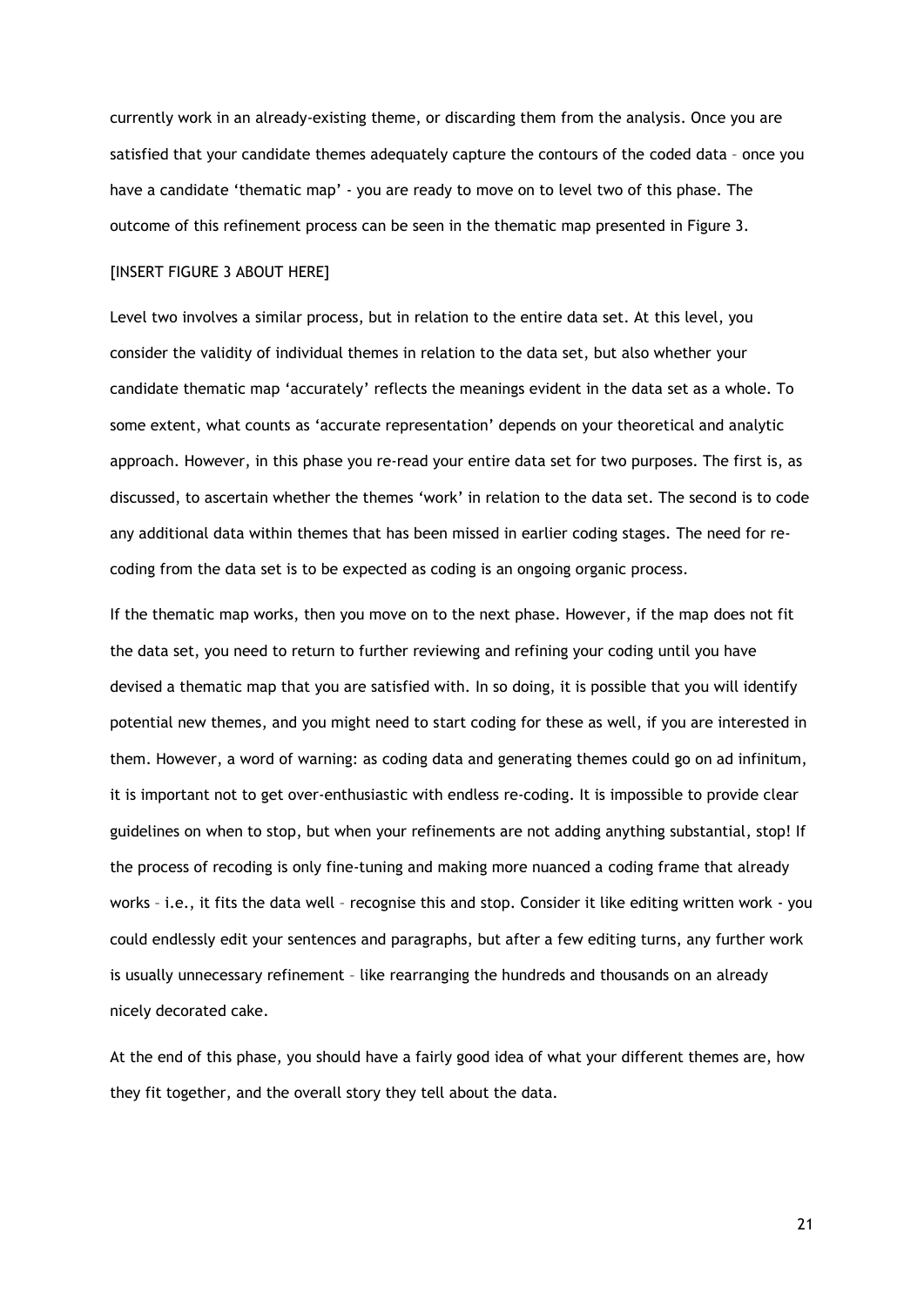#### *Phase 5: defining and naming themes*

Phase 5 begins when you have a satisfactory thematic map of your data – see Figure 4 for the final refinements of Virginia's thematic map. At this point, you then define and further refine the themes that you will present for your analysis, and analyse the data within them. By "define and refine" we mean identifying the "essence" of what each theme is about (as well as the themes overall), and determining what aspect of the data each theme captures. It is important not to try and get a theme to do too much, or to be too diverse and complex. You do this by going back to collated data extracts for each theme, and organising them into a coherent and internally consistent account, with accompanying narrative. It is vital that you do not *just* paraphrase the content of the data extracts presented, but identify what is interesting about them and why!

## [INSERT FIGURE 4 ABOUT HERE]

For each individual theme, you need to conduct and write a detailed analysis. As well as identifying the "story" that each theme tells, it is important to consider how it fits into the broader overall "story" that you are telling about your data, in relation to your research question or questions, to ensure there is not too much overlap between themes. So you need to consider the themes themselves, and each theme in relation to the others. As part of the refinement, you will identify whether or not a theme contains any sub-themes. Sub-themes are essentially themes-within-atheme. They can be useful for giving structure to a particularly large and complex theme, and also for demonstrating the hierarchy of meaning within the data. For instance, in one of Virginia's analyses of women"s talk about the vagina, she identified two overarching themes in women"s talk: the vagina as liability, and the vagina as asset (Braun & Wilkinson, 2003). Within each theme, three sub-themes were identified: for liability the sub-themes were 'nastiness and dirtiness', 'anxieties' and 'vulnerability'; for asset the sub-themes were 'satisfaction', 'power' and 'pleasure'. However, these eventual final themes and sub-themes resulted from a process of refinement of initial themes and sub-themes, as shown in Figures 2 to 4.

It is important that by the end of this phase you can clearly define what your themes are, and what they are not. One test for this is to see whether you can describe the scope and content of each theme in a couple of sentences. If you cannot do this, further refinement of that theme may be needed. Although you will have already given your themes working titles, this is also the point to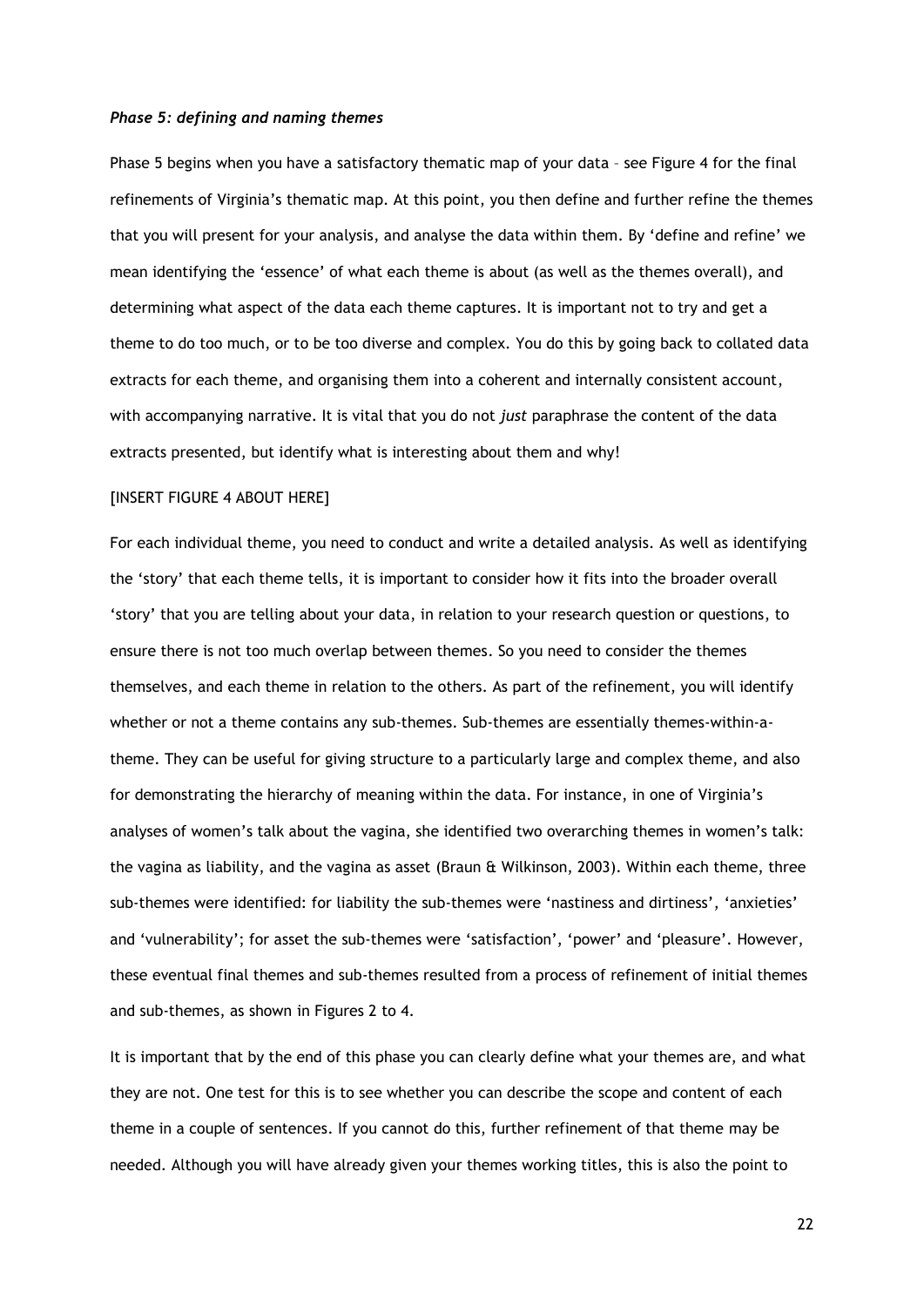start thinking about the names that you will give them in the final analysis. Names need to be concise, punchy, and immediately give the reader a sense of what the theme is about.

#### *Phase 6: producing the report*

Phase 6 begins when you have a set of fully worked-out themes, and involves the final analysis and write-up of the report. The task of the write-up of a thematic analysis, whether it is for publication or for a research assignment or dissertation, is to tell the complicated story of your data in a way which convinces the reader of the merit and validity of your analysis. It is important that the analysis (the write-up of it, including data extracts) provides a concise, coherent, logical, nonrepetitive, and interesting account of the story the data tell – within and across themes. Your writeup must provide sufficient evidence of the themes within the data – i.e., enough data extracts to demonstrate the prevalence of the theme. Choose particularly vivid examples, or extracts which capture the essence of the point you are demonstrating, without unnecessary complexity. The extract should be easily identifiable as an example of the issue. However, your write-up needs to do *more* than just provide data. Extracts need to be embedded within an analytic narrative that compelling illustrates the story that you are telling about your data, and your analytic narrative needs to go *beyond* description of the data, and make an *argument* in relation to your research question.

#### **Pinning down what interpretative analysis actually entails**

It is difficult to specify exactly *what* interpretative analysis actually entails, particularly as the specifics of it will vary from study to study. As a first step we recommend looking at published examples of thematic analysis, particularly of the specific version you are planning to use (this is made somewhat more difficult in that thematic analysis is often not a named method, but you can find examples, e.g., Ellis & Kitzinger, 2002; Kitzinger & Willmott, 2002; Toerien & Wilkinson, 2004). In order to provide a sense of the sorts of questions you should be asking of your data, and the sorts of analytic claims you should be seeking to make, we will discuss a particularly good example of an inductive thematic analysis, which emphasises understanding men"s experiences in relation to the broader social context (see Frith & Gleeson, 2004).

Frith and Gleeson (2004) aim to explore how men's feelings about their bodies influence their clothing practices, and they use data gathered in qualitative questionnaires from 75 men to answer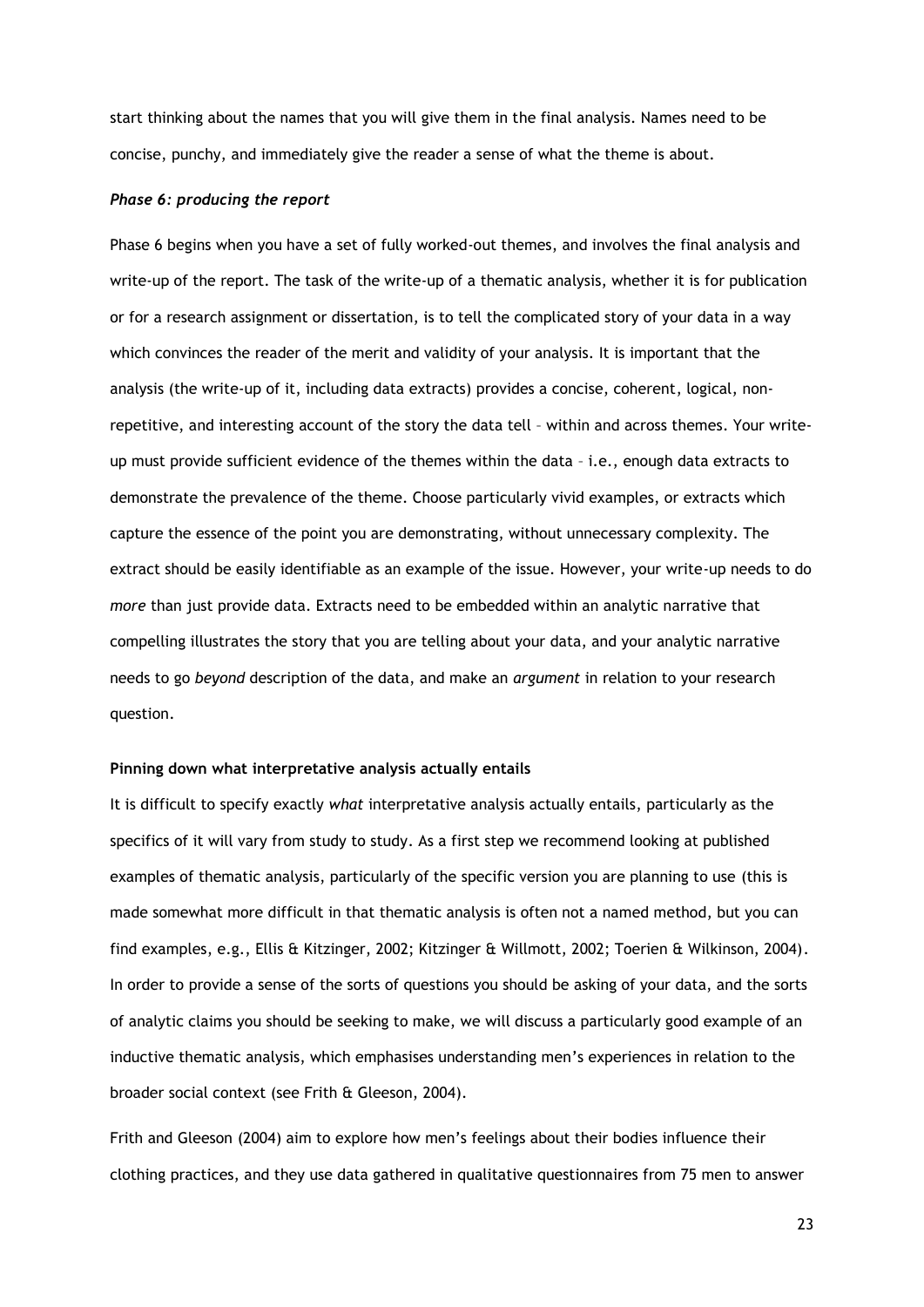this question. They report four themes: practicality of clothing choices; lack of concern about appearance; use of clothing to conceal or reveal the body; use of clothing to fit cultural ideals. Each theme is clearly linked back to the overall research question, but each is distinct. They provide a clear sense of the scope and diversity of each theme, using a combination of analyst narrative and illustrative data extracts. Where relevant, they broaden their analysis out, moving from a descriptive to an interpretative level (often relating their claims to existing literature). For example, in 'men value practicality' they make sense of men's accounts in relation to gender norms and stereotypes, linking the accounts individual men provided to the expectations that men – as members of society – face. What they do, as analysts, is relate the patterns of meaning in men"s responses to an academic analysis of how gender operates. In so doing, they demonstrate the dual position that analysts need to take: as both cultural *members* and cultural *commentators*. Their "discussion" section makes broader analytic statements about the overall story that the themes tell us about men"s relationship with clothing. This story reveals that men "deliberately and strategically use clothing to manipulate their appearance to meet cultural ideals of masculinity" (Frith & Gleeson, 2004: 45), in a way more traditionally more associated with women. This analysis makes an important contribution in that it challenges perceived wisdom about clothing/appearance and masculinity.

As this example demonstrates, your analytic claims need to be grounded in, but go beyond, the "surface" of the data, even for a "semantic" level analysis. The sort of questions you need to be asking, towards the end phases of your analysis, include: "what does this theme mean?" "What are the assumptions underpinning it?" What are the implications of this theme?" "What conditions are likely to have given rise to it?' 'Why do people talk about this thing in this particular way (as opposed to other ways)?" and "What is the overall story the different themes reveal about the topic?" These sorts of questions should guide the analysis once you have a clear sense of your thematic map.

## **Potential pitfalls to avoid when doing thematic analysis**

Thematic analysis is a relatively straight-forward form of qualitative analysis, which does not require the same detailed theoretical and technical knowledge that approaches like DA or CA do. It is relatively easy to conduct a good thematic analysis on qualitative data, even when you are still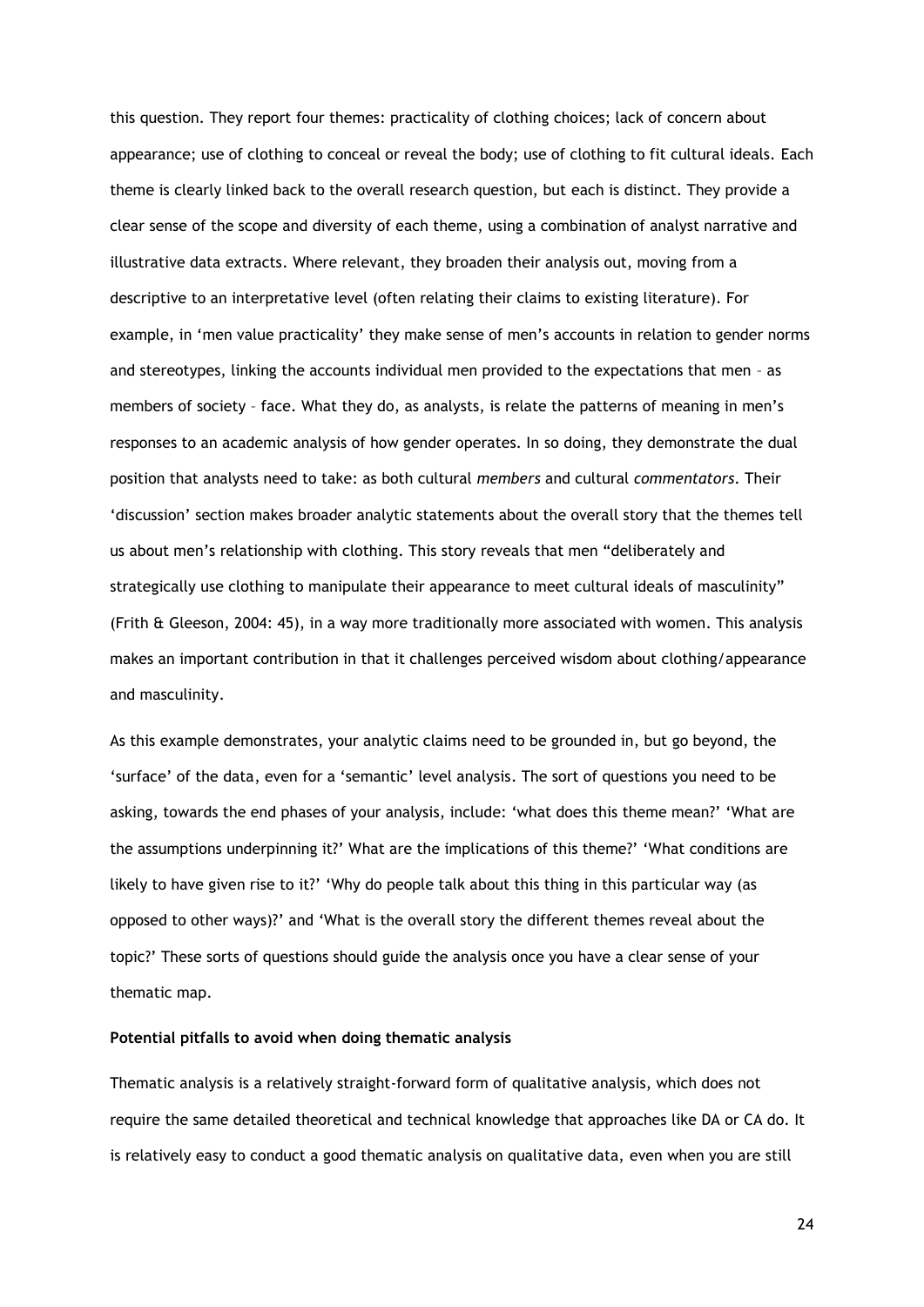learning qualitative techniques. However, there are a number of things which can result in a poor analysis. In this section, we identify these potential pitfalls, in the hope that they can be avoided. The first of these is a failure to actually *analyse* the data at all! Thematic analysis is not just a collection of extracts strung together with little or no analytic narrative. Nor is it a selection of extracts with analytic comment that simply or primarily paraphrases their content. The extracts in thematic analysis are illustrative of the analytic points the researcher makes about the data, and should be used to illustrate/support an analysis that goes beyond their specific content, to make sense of the data, and tell the reader what it does or might mean – as discussed above. A second, associated, pitfall is the using of the data collection questions (such as from an interview schedule) as the "themes" that are reported. In such a case, no analytic work has been done to identify themes across the entire data set, or make sense of the patterning of responses.

The third is a weak or unconvincing analysis, where the themes do not appear to work, where there is too much overlap between themes, or where the themes are not internally coherent and consistent. All aspects of the theme should cohere around a central idea or concept. This pitfall has occurred if, depending on what the analysis is trying to do, it fails adequately to capture the majority of the data, or fails to provide a rich description/interpretation of one or more aspects of the data. A weak or unconvincing analysis can also stem from a failure to provide adequate examples from the data – for example, only one or two extracts for a theme. This point is essentially about the rhetorics of presentation, and the need for the analysis to be convincing to someone who has not read your entire data set: "The "analysis" of the material … is a deliberate and self-consciously artful creation by the researcher, and must be constructed to persuade the reader of the plausibility of an argument" (Foster & Parker, 1995: 204). In so doing, you avoid (the appearance of) what Bryman (1988) has referred to as "anecdotalism" in qualitative research – where one or a few instances of a phenomenon are reified into a pattern or theme, when it or they are actually idiosyncratic. This is not to say that a few instances cannot be of interest, or revealing, but that it is important not to misrepresent them as an overarching theme.

The fourth pitfall is a mismatch between the data and the analytic claims that are made about it. In such an (unfounded) analysis, the claims cannot be supported by the data, or, in the worst case, the data extracts presented suggest another analysis or even contradict the claims. The researcher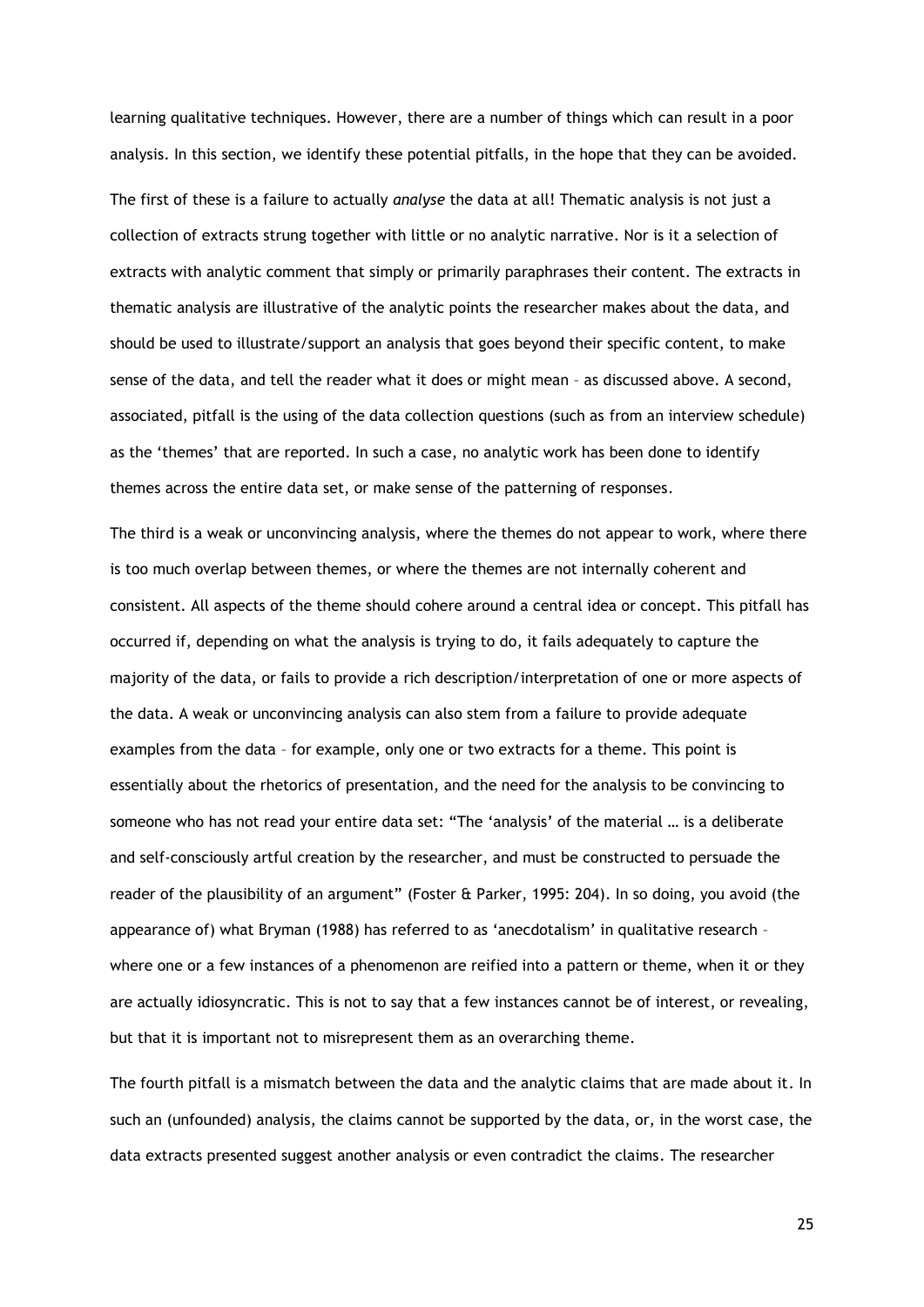needs to make sure that their interpretations and analytic points are consistent with the data extracts. A weak analysis does not appear to consider other obvious alternative readings of the data, or fails to consider variation (and even contradiction) in the account that is produced. A pattern in data is rarely, if ever, going to be 100% complete and non-contradicted, so an analysis which suggests that it is, without a thorough explanation, is open to suspicion. It is important to pick compelling examples to demonstrate the themes, so give this considerable thought.

The fifth involves a mismatch between theory and analytic claims, or between the research questions and the *form* of thematic analysis used. A good thematic analysis needs to make sure that the interpretations of the data are consistent with the theoretical framework. So, for instance, if you are working within an experiential framework, you would typically not make claims about the social construction of the research topic, and if you were doing constructionist thematic analysis you would not treat people"s talk of experience as a transparent window on their world. Finally, even a good and interesting analysis which fails to spell out its theoretical assumptions, or clarify how it was undertaken, and for what purpose, is lacking crucial information (Holloway & Todres, 2003), and thus fails in one aspect.

#### **What makes good thematic analysis?**

One of the criticisms of qualitative research from those outside the field is the perception that 'anything goes'. For instance, this sentiment is echoed in the first sentence of Laubschagne's (2003) abstract: "For many scientists used to doing quantitative studies the whole concept of qualitative research is unclear, almost foreign, or 'airy fairy' - not 'real' research". However, although "qualitative" research cannot be subjected to the same criteria as "quantitative" approaches, it does provide methods of analysis that should be applied rigorously to the data. Furthermore, criteria for conducting good qualitative research – both data collection and analysis - do exist (e.g., Elliott, Fischer, & Rennie, 1999; Parker, 2004; Seale, 1999; Silverman, 2000; Yardley, 2000). The British Psychological Society offers relatively succinct online guidelines for assessing quality in qualitative research (see http://www.bps.org.uk/publications/journals/joop/qualitative-guidelines.cfm). "Criteria" for assessing qualitative research is a not uncontroversial topic, with concerns raised about rigid criteria limiting freedom and stifling methodological development (Elliott et al., 1999;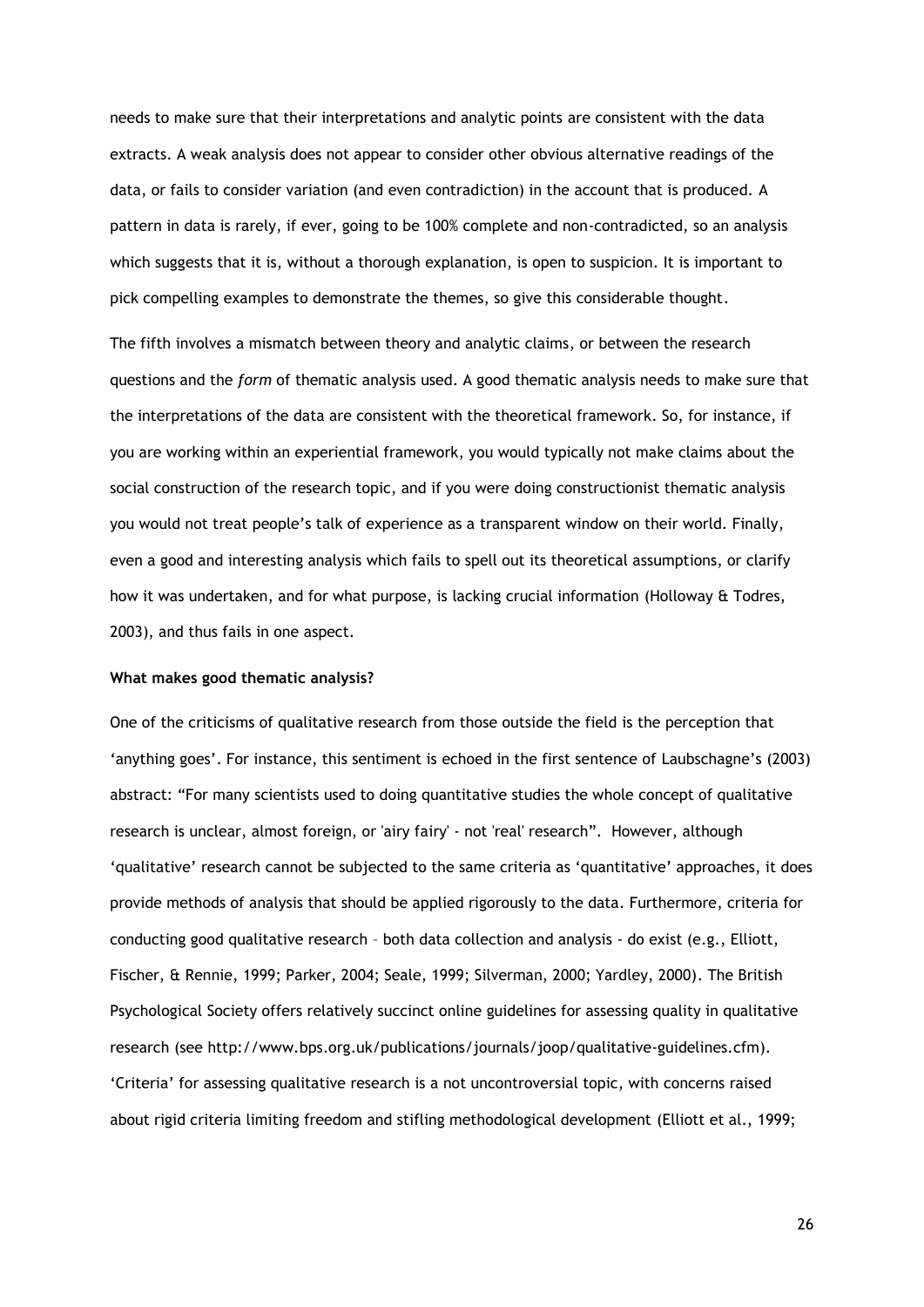Parker, 2004; Reicher, 2000). Reicher (2000) takes the critique further, by asking whether the incredibly diverse range of qualitative approaches *can* and *should* be subject to the same criteria. Bracketing these critiques off, the issues raised in many general qualitative research assessment criteria can be more or less applied to thematic forms of analysis. As thematic analysis is a flexible method, you also need to be clear and explicit about what you are doing, and what you say you are doing needs to match up with what you actually do. In this sense, the theory and method need to be applied rigorously, and "rigour lies in devising a systematic method whose assumptions are congruent with the way one conceptualises the subject matter" (Reicher & Taylor, 2005: 549). A concise checklist of criteria to consider when determining whether you have generated a good thematic analysis is provided in Table 2.

## [Insert Table 2 about here]

## **So what does thematic analysis offer psychologists?**

We now end this paper with some brief comments on the advantages and disadvantages of thematic analysis. As we have shown throughout this paper, thematic analysis is not a complex method. Indeed, as you can see from Table 3, its advantages are many. However, it is not without some disadvantages, which we will now briefly consider. Many of the disadvantages depend more on poorly conducted analyses or inappropriate research question, than on the method itself. Further, the flexibility of the method – which allows for a wide range of analytic options - means that the potential range of things that can be said about your data is broad. While this is an advantage, it can also be a disadvantage in that it makes developing specific guidelines for higher-phase analysis difficult, and can be potentially paralysing to the researcher trying to decide what aspects of their data to focus on. Another issue to consider is that a thematic analysis has limited interpretative power beyond mere description if it is not used within an existing theoretical framework that anchors the analytic claims that are made.

## [INSERT TABLE 3 about here]

Other disadvantages appear when you consider thematic analysis in relation to some of the other qualitative analytic methods. For instance, unlike narrative or other biographical approaches, you are unable to retain a sense of continuity and contradiction through any one individual account, and these contradictions and consistencies across individual accounts may be revealing. In contrast to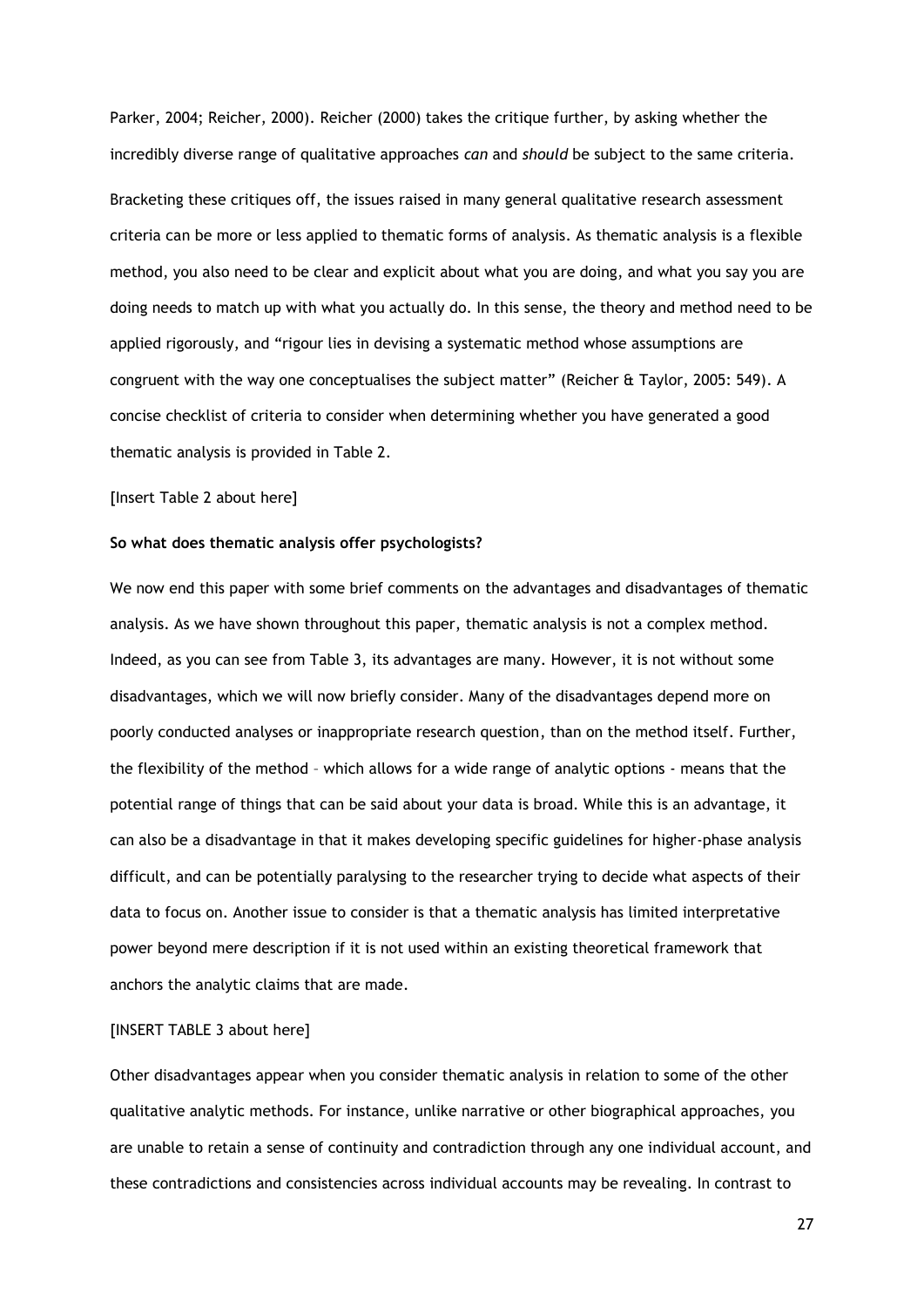methods like DA and CA, a simple thematic analysis does not allow the researcher to make claims about language use, or the fine-grained functionality of talk.

Finally, it is worth noting that thematic analysis currently has no particular kudos as an analytic method – this, we argue, stems from the very fact that it is poorly demarcated and claimed, yet widely used. This means that thematic analysis is often, or appears often to be, what is simply done by someone without the knowledge or skills to perform a supposedly more sophisticated – certainly more kudos-bearing – "branded" form of analysis like grounded theory, IPA or DA. We hope this paper will change this view, as, as we have argued, a rigorous thematic approach can produce an insightful analysis that answers particular research questions. What is important is choosing a method that is appropriate to your research question, rather than falling victim to "methodolatry", where you are committed to method rather than topic/content or research questions (Holloway & Todres, 2003). Indeed, your method of analysis should be driven by both your research question and your broader theoretical assumptions. As we have demonstrated, thematic analysis is a flexible approach that can be used across a range of epistemologies and research questions.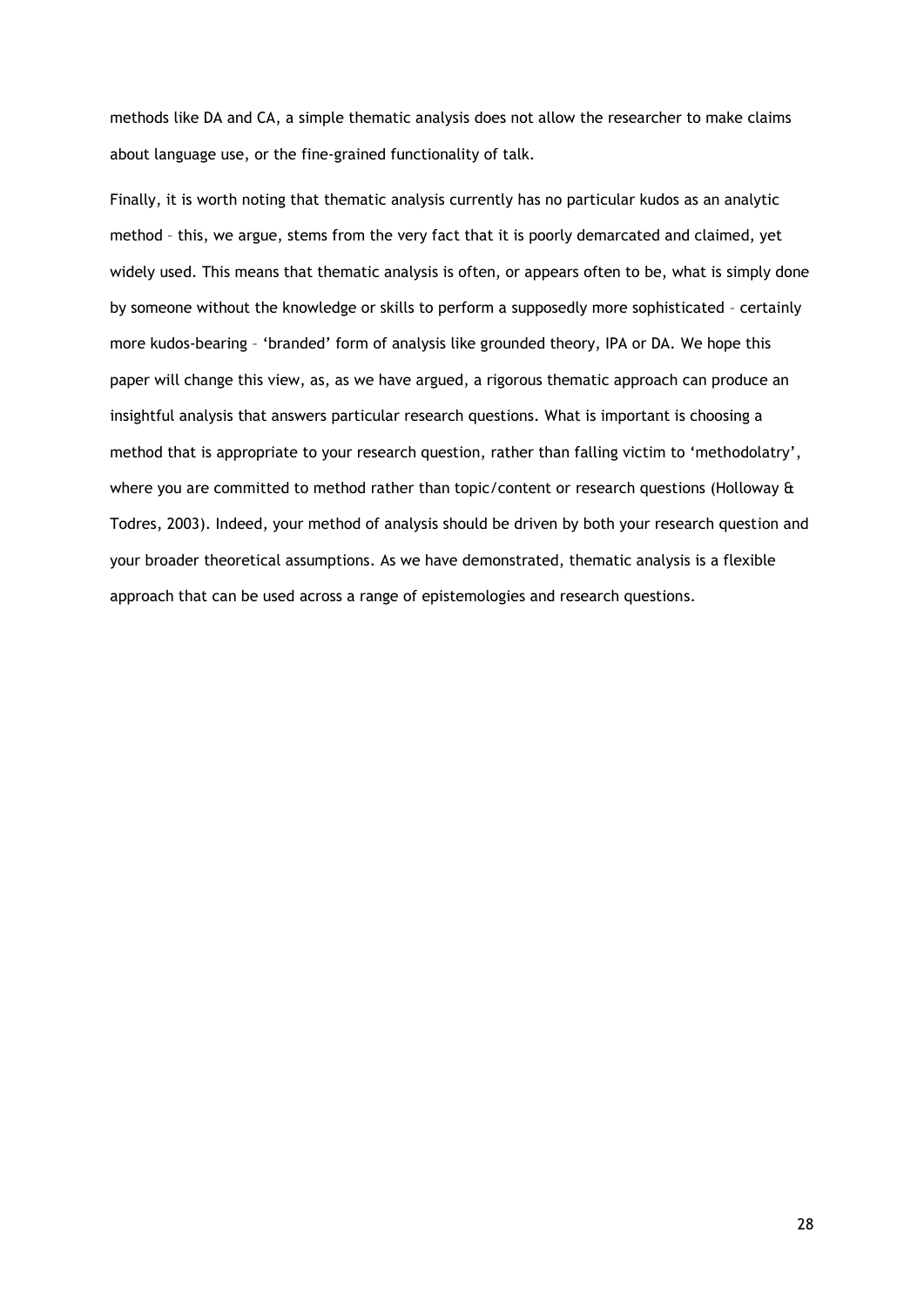#### **Notes**

<sup>1</sup> Boyatzis (1998) provides a much more detailed account of thematic analysis. However, we do not feel that it is a particularly accessible account for those unfamiliar with qualitative approaches. Moreover, his approach differs from ours in that, although he acknowledges the subjective dimension of qualitative analysis, his approach is ultimately, if often implicitly, located within a positivist empiricist paradigm.

 $2$  Dey's (1993) account of 'qualitative data analysis' which aims to identify shared techniques across the diverse range of qualitative methods, and demonstrate how to do "qualitative analysis" reinforces this point in that his focus is largely thematic – but not claimed as such.

 $3$  Some authors, such as Potter (1997: 147-148) argue that one should not simply provide 'recipes' for qualitative methods, such as DA, because "a large part of doing discourse analysis is a craft skill, more like bike riding or sexing a chicken than following the recipe for a mild chicken rogan josh. … This makes it hard to describe and learn." While we do not disagree that the skills needed for qualitative analyses of all types need to be learned, others, such as McLeod (2001), argue that by not discussing the "how to" of analysis, we keep certain methods mysterious (and thus elitist). Instead, if we want to make methods democratic and accessible – and indeed, to make qualitative research of all forms more understandable to those not trained in the methods, and arguably thus more popular – we need to provide concrete advice on how actually to do it. We are not questioning the importance of 'non-recipe' forms of training, but while 'recipes' necessarily diminish the complexity of certain methods, they are important for making methods accessible.

<sup>4</sup> Foster and Parker (1995) suggest one way to acknowledge the creative and active role of the analyst is to use the first person when writing.

 $5$  Content analysis is another method that can be used to identify patterns across qualitative data, and is sometimes treated as similar to thematic approaches (e.g., Wilkinson, 2000). However, content analysis tends to focus at a more micro level, often provides (frequency) counts (Wilkinson, 2000), and allows for quantitative analyses of initially qualitative data (Ryan & Bernard, 2000). Thematic analysis differs from this in that themes tend *not* to be quantified (although sometimes they may be; and Boyatzis (1998) suggests thematic analysis can be used to transform qualitative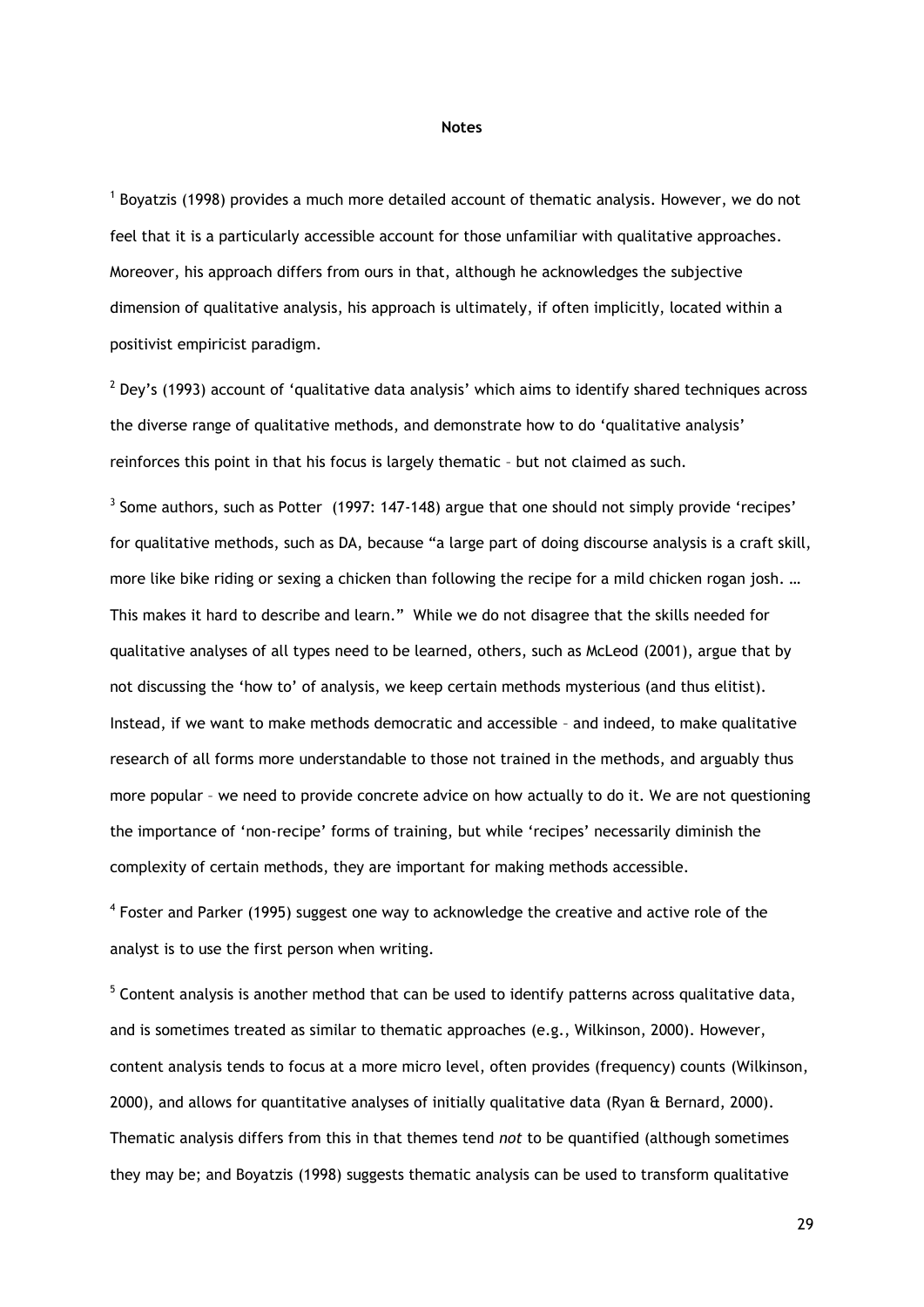data into a quantitative form, and subject them statistical analyses), and the unit of analysis tends to be more than a word or phrase, which it typically is in content analysis.

 $^6$  Boyatzis' (1998) definition of latent and manifest is somewhat narrower than our identification of latent and semantic, and he identifies thematic analysis as incorporating *both* to latent and manifest aspects. However, this results from the fact that he associates the process of interpretation with latent analysis – whereas we would argue that it should also be an important element of a semantic approach.

 $<sup>7</sup>$  We are assuming that you will be working with a 'good quality' data corpus and data set. We</sup> would argue that "good data" are defined by a particular set of criteria regarding what, why, and how they were collected, and offer rich, detailed and complex accounts of the topic. Good data do not just provide a *surface* overview of the topic of interest, or *simply* reiterate a common-sense account. The challenge for the novice researcher is to interact with research participants in such a way that they generate rich and complex insights. Producing a good analysis of poor quality data is a far more demanding task for the analyst, although it can potentially be done by a skilled and experienced analyst.

 $^8$  See Poland (2002) for a discussion of the problems with the idea of a 'verbatim' transcript, and what is left out, and retained, through this process.

<sup>9</sup> What we mean by thematic map is similar, but less detailed, than the 'codebook' Ryan and Bernard (2000) refer to, which involves the a detailed account of the hierarchical relationship between codes, as well as a description of each, their criteria, exemplars and counter examples, and other such detail. Like Boyatzis" (1998) account of a thematic code, this model is then applied to (and revised in relation to) the data. See figures 2 to 4 for visual representations of a thematic maps and its refinement. Another example of a thematic map – this time in table form – can be found in Frith & Gleeson (2004).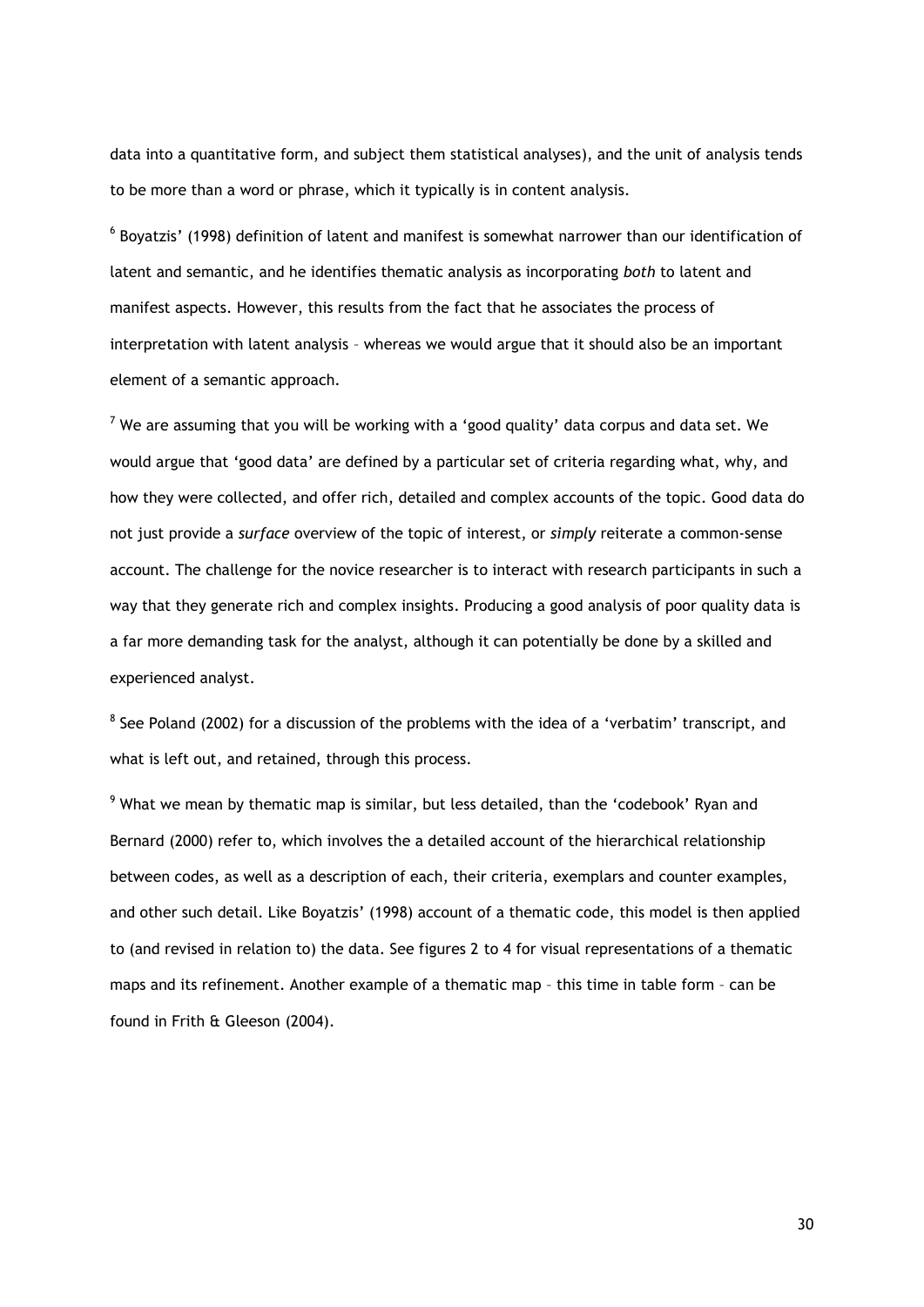#### **References**

- Antaki, C., Billig, M., Edwards, D., & Potter, J. (2002). Discourse analysis means doing analysis: A critique of six analytic shortcomings. *DAOL Discourse Analysis Online [Electronic Version], 1*(1).
- Aronson, J. (1994). A pragmatic view of thematic analysis. *The Qualitative Report, 2(1), 2*(1).
- Atkinson, J. M., & Heritage, J. (1984). *Structures of social action: Studies in conversation analysis*. Cambridge: Cambridge University Press.
- Attride-Stirling, J. (2001). Thematic networks: an analytic tool for qualitative research. *Qualitative Research, 1*(3), 385-405.
- Bird, C. M. (2005). How I stopped dreading and learned to love transcription. *Qualitative Inquiry, 11*(2), 226-248.
- Boyatzis, R. E. (1998). *Transforming qualitative information: Thematic analysis and code development*. Thousand Oaks, CA: Sage.
- Braun, V. (2005a). In search of (better) female sexual pleasure: Female genital 'cosmetic' surgery. *Sexualities, 8*(4), 407-424.
- Braun, V. (2005b). Selling the perfect vulva. *Manuscript under submission*.
- Braun, V., Gavey, N., & McPhillips, K. (2003). The "fair deal"? Unpacking accounts of reciprocity in heterosex. *Sexualities, 6*(2), 237-261.
- Braun, V., & Kitzinger, C. (2001). The perfectible vagina: Size matters. *Culture Health & Sexuality, 3*, 263-277.
- Braun, V., & Wilkinson, S. (2003). Liability or asset? Women talk about the vagina. *Psychology of women Section Review, 5*(2), 28-42.
- Bryman, A. (1988). *Quantity and Quality in Social Research*. London: Routledge.
- Bryman, A. (2001). *Social Research Methods*. Oxford: Oxford University Press.
- Burman, E., & Parker, I. (Eds.). (1993). *Discourse Analytic Research: Repertoires and Readings of Texts in Action*. London: Routledge.
- Burr, V. (1995). *An introduction to social constructionism*. London: Routledge.
- Charmaz, K. (2002). Qualitative interviewing and grounded theory analysis. In J. F. Gubrium & J. A. Holstein (Eds.), *Handbook of Interview Research: Context & Method* (pp. 675-694). Thousand Oaks, CA: Sage.
- Clarke, V. (2005). 'We're all very liberal in our views': Students' talk about lesbian and gay parenting. *Lesbian & Gay Psychology Review, 6*(1), 2-15.
- Clarke, V., Burns, M., & Burgoyne, C. (2005). "Who would take whose name?" An exploratory study of naming practices in same-sex relationships. *Manuscript under submission*.
- Clarke, V., & Kitzinger, C. (2004). Lesbian and gay parents on talk shows: Resistance or collusion in heterosexism. *Qualitative Research in Psychology, 1*, 195-217.
- Dey, I. (1993). *Qualitative data analysis: A user-friendly guide for social scientists*. London: Routledge.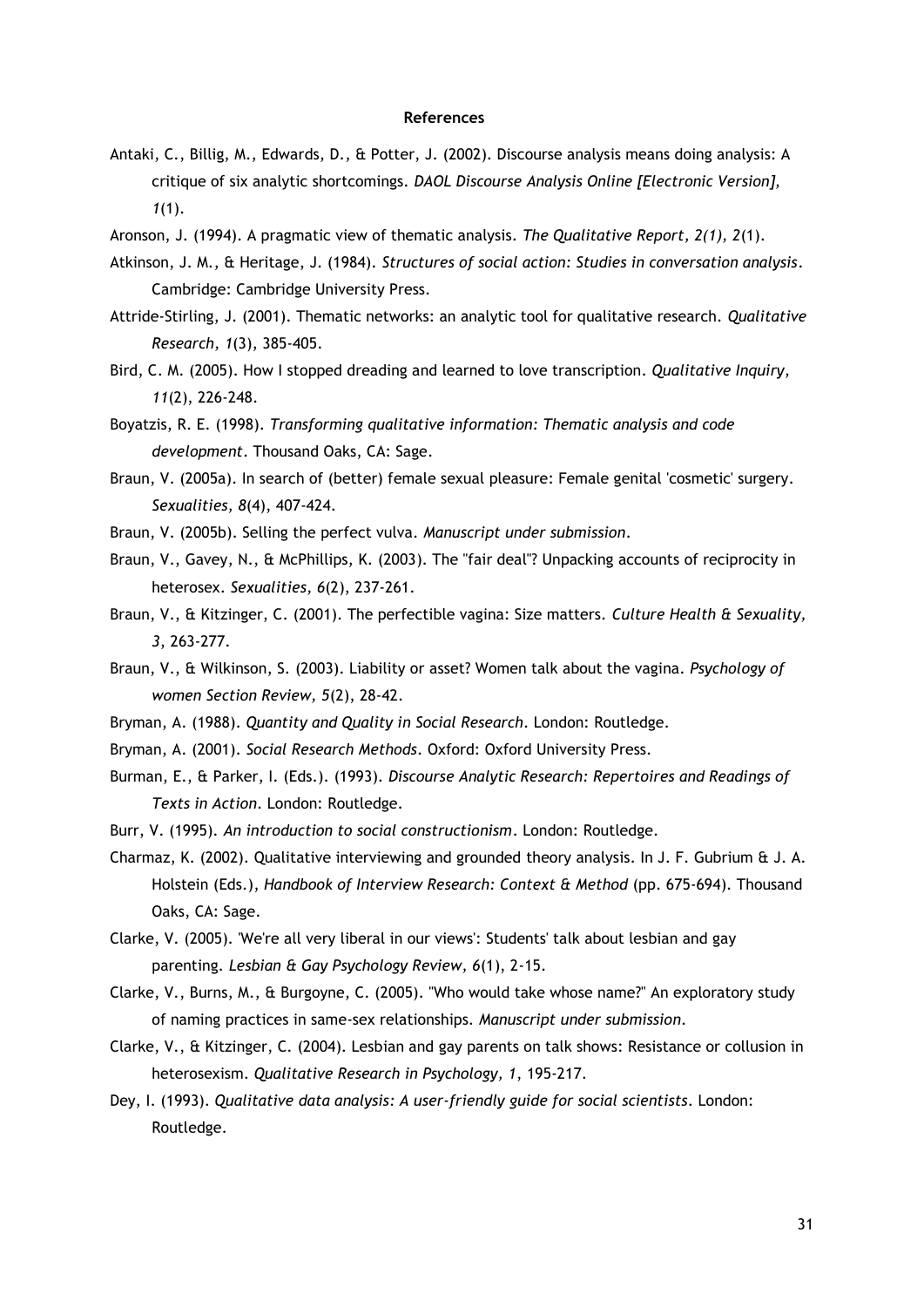- Edwards, J. A. (1993). Principles and contrasting systems of discourse transcription. In J. A. Edwards & M. D. Lampert (Eds.), *Talking data: transcription and coding in discourse research* (pp. 3- 31). Hillsdale, NJ: Lawrence Erlbaum Associates.
- Edwards, J. A., & Lampert, M. D. (Eds.). (1993). *Talking data: transcription and coding in discourse research*. Hillsdale, NJ: Lawrence Erlbaum Associates.
- Elliott, R., Fischer, C. T., & Rennie, D. L. (1999). Evolving guidelines for publication of qualitative research studies in psychology and related fields. *British Journal of Clinical Psychology, 38*(3), 215-229.
- Ellis, S. J., & Kitzinger, C. (2002). Denying equality: An analysis of arguments against lowering the age of consent for sex between men. *Journal of Community and Applied Social Psychology, 12*, 167-180.
- Ely, M., Vinz, R., Downing, M., & Anzul, M. (1997). *On writing qualitative research: Living by words*. London: Routledge/Falmer.
- Fine, M. (2002). *Disruptive Voices: The Possibilities for Feminist Research*. Ann Arbour: University of Michigan Press.
- Foster, J. J., & Parker, I. (1995). *Carrying out investigations in psychology: Methods and statistics*. Leicester, UK: BPS Books.
- Frith, H., & Gleeson, K. (2004). Clothing and embodiment: men managing body image and appearance. *Psychology of Men & Masculinity, 5*(1), 40-48.
- Glaser, B. (1992). *Basics of Grounded Theory Analysis*. Mill Valley: Sociology Press.
- Hayes, N. (1997). Theory-led thematic analysis: social identification in small companies. In N. Hayes (Ed.), *Doing Qualitative Analysis in Psychology*. Hove, UK: Psychology Press.
- Holloway, I., & Todres, L. (2003). The status of method: flexibility, consistency and coherence. *Qualitative Research, 3*(3), 345-357.
- Hollway, W. (1989). *Subjectivity and Method in Psychology: Gender, Meaning and Science*. London: Sage.
- Hollway, W., & Jefferson, T. (2000). *Doing Qualitative Research Differently: Free Association, Narrative and the Interview Method*. London: Sage.
- Hutchby, I., & Wooffitt, R. (1998). *Conversation analysis: Principles, practices and applications*. Oxford: Polity Press.
- Kelle, U. (2004). Computer-assisted analysis of qualitative data. In U. Flick, E. von Kardorff & I. Steinke (Eds.), *A companion to qualitative research* (pp. 276-283). London: Sage.
- Kitzinger, C., & Willmott, J. (2002). 'The thief of womanhood': Women's experience of Polycystic Ovarian Syndrome. *Social Science & Medicine, 54*(3), 349-361.
- Lapadat, J. C., & Lindsay, A. C. (1999). Transcription in Research and Practice: From Standardization of Technique to Interpretive Positionings. *Qualitative Inquiry, 5*(1), 64-86.
- Laubschagne, A. (2003). Qualitative research Airy fairy or fundamental? *The Qualitative Report [Electronic Version], 8*(1).
- McLeod, J. (2001). *Qualitative research in counselling and psychotherapy*. London: Sage.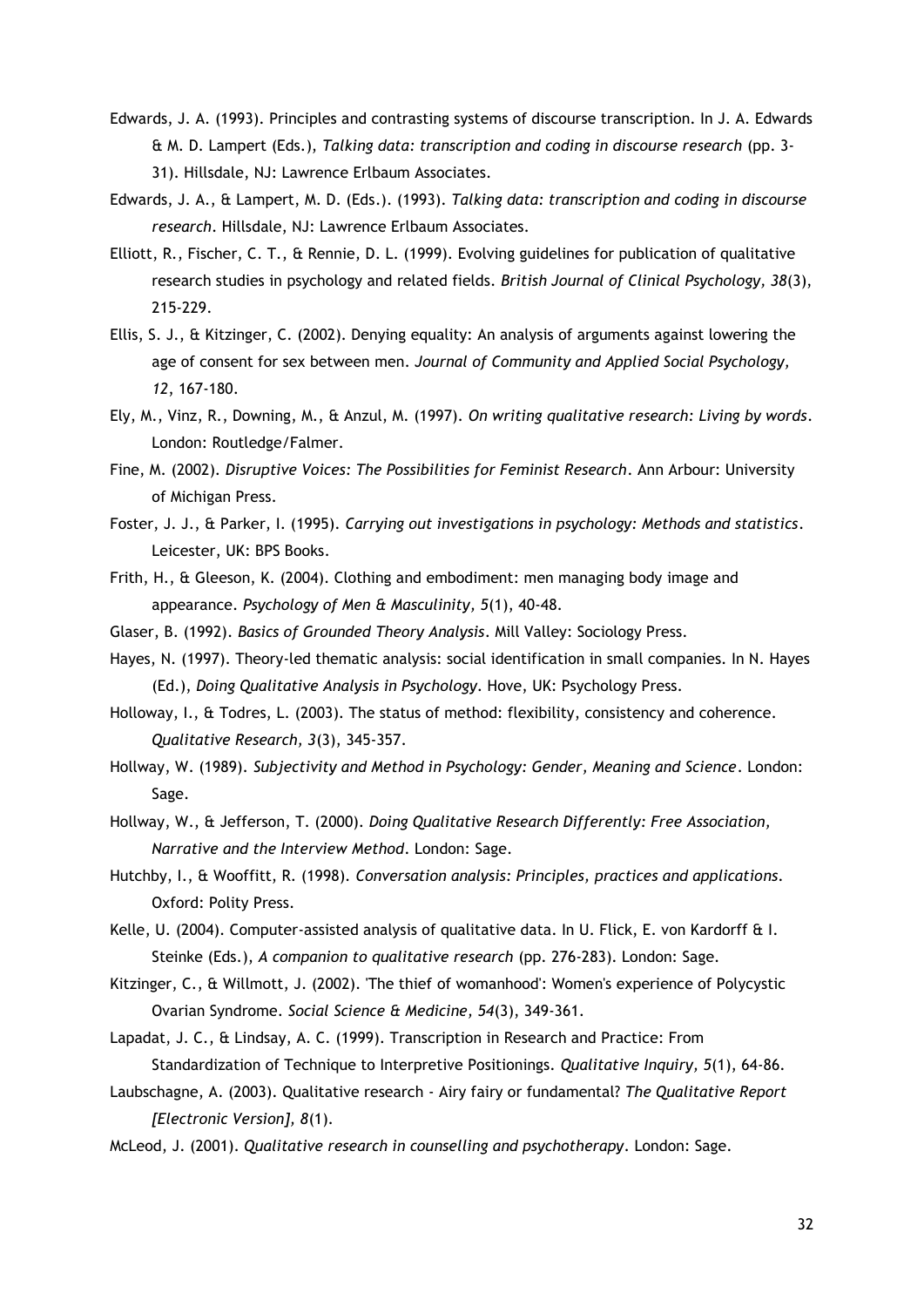- Meehan, T., Vermeer, C., & Windsor, C. (2000). Patients' perceptions of seclusion: A qualitative investigation. *Journal of Advanced Nursing, 31*(2), 370-377.
- Miles, M. B., & Huberman, A. M. (1994). *Qualitative data analysis: An expanded sourcebook* (2nd ed.). Thousand Oaks, CA: Sage.
- Murray, M. (2003). Narrative psychology. In J. A. Smith (Ed.), *Qualitative psychology: A practical guide to research methods* (pp. 111-131). London: Sage.
- Parker, I. (2004). Criteria for qualitative research in psychology. *Qualitative Research in Psychology, 1*, 95-106.
- Patton, M. Q. (1990). *Qualitative evaluation and research methods* (2nd ed.). Newbury Park, CA: Sage.
- Poland, B. D. (2002). Transcription quality. In J. F. Gubrium & J. A. Holstein (Eds.), *Handbook of Interview Research: Context & Method* (pp. 629-649). Thousand Oaks, CA: Sage.
- Potter, J. (1997). Discourse analysis as a way of analysing naturally occurring talk. In D. Silverman (Ed.), *Qualitative research: Theory, method and practice* (pp. 144-160). London: Sage.
- Potter, J., & Wetherell, M. (1987). *Discourse and social psychology: Beyond attitudes and behaviour*. London: Sage.
- Reicher, S. (2000). Against methodolatry: Some comments on Elliott, Fischer, and Rennie. *British Journal of Clinical Psychology, 39*(1), 1-6.
- Reicher, S., & Taylor, S. (2005). Similarities and differences between traditions. *The Psychologist, 18*(9), 547-549.
- Riessman, C. K. (1993). *Narrative Analysis*. Newbury Park, CA: Sage.
- Roulston, K. (2001). Data analysis and 'theorizing as ideology'. *Qualitative Research, 1*(3), 279-302.
- Rubin, H. J., & Rubin, I. S. (1995). *Qualitative interviewing: The art of hearing data*. Thousand Oaks, CA: Sage.
- Ryan, G. W., & Bernard, H. R. (2000). Data management and analysis methods. In N. K. Denzin & Y. S. Lincoln (Eds.), *Handbook of Qualitative Research* (2nd ed., pp. 769-802). Thousand Oaks, CA: Sage.
- Seale, C. (1999). *The quality of qualitative research*. London: Sage.
- Seale, C. (2000). Using computers to analyse qualitative data. In D. Silverman (Ed.), *Doing qualitative research: A practical handbook* (pp. 155-174). London: Sage.
- Silverman, D. (2000). *Doing qualitative research: A practice handbook*. London: Sage.
- Singer, D., & Hunter, M. (1999). The experience of premature menopause: a thematic discourse analysis. *Journal of Reproductive and Infant Psychology, 17*, 63-81.
- Smith, J. A., Jarman, M., & Osborn, M. (1999). Doing Interpretative phenomenological analysis. In M. M. a. K. Chamberlain (Ed.), *Qualitative Health Psychology: Theories and Methods*. London: Sage.
- Smith, J. A., & Osborn, M. (2003). Interpretative phenomenological analysis. In J. A. Smith (Ed.), *Qualitative Psychology: A Practical Guide to Methods*. London: Sage.
- Stenner, P. (1993). Discoursing jealousy. In E. Burman & I. Parker (Eds.), *Discourse Analytic Research: Repertoires and Readings of Texts in Action* (pp. 94-132). London: Routledge.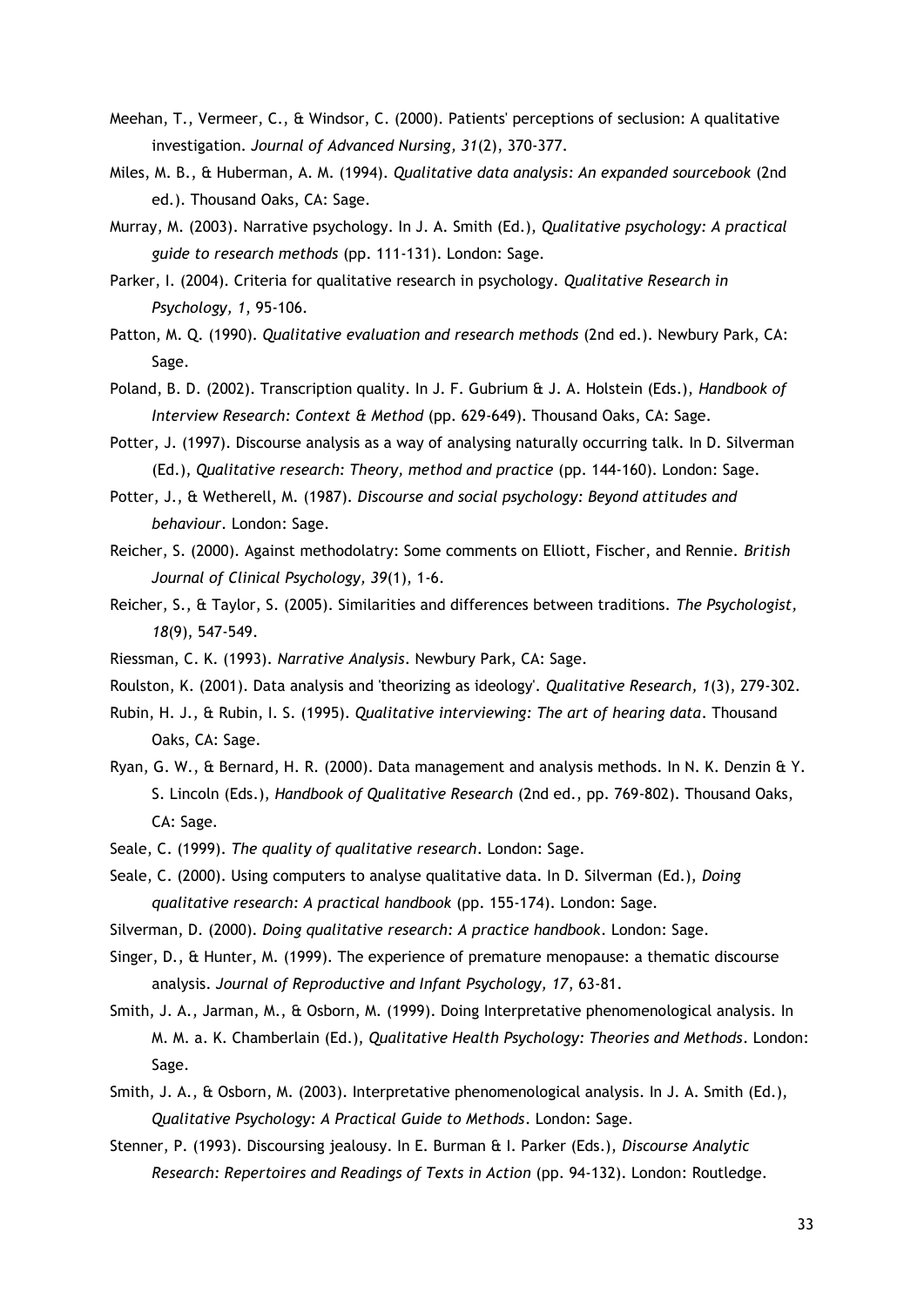- Strauss, A., & Corbin, J. (1998). *Basics of qualitative research: Techniques and procedures for developing grounded theory*. Thousand Oaks, CA: Sage.
- Taylor, G. W., & Ussher, J. M. (2001). Making sense of S&M: A discourse analytic account. *Sexualities, 4*(3), 293-314.
- Toerien, M., & Wilkinson, S. (2004). Exploring the depilation norm: a qualitative questionnaire study of women's body hair removal. *Qualitative Research in Psychology, 1*, 69-92.
- Tuckett, A. G. (2005). Applying thematic analysis theory to practice: A researcher's experience. *Contemporary Nurse, 19*(1-2), 75-87.
- Ussher, J. M., & Mooney-Somers, J. (2000). Negotiating desire and sexual subjectivity: Narratives of young lesbian avengers. *Sexualities, 3*(2), 183-2000.
- Widdicombe, S., & Wooffitt, R. (1995). *The Language of Youth Subcultures: Social Identity in Action*. London: Harvester Wheatsheaf.
- Wilkinson, S. (2000). Women with breast cancer talking causes: comparing content, biographical and discursive analyses. *Feminism & Psychology, 10*(4), 431-460.
- Willig, C. (1999). Beyond appearances: A critical realist approach to social constructionism. In D. J. Nightingale & J. Cromby (Eds.), *Social constructionist psychology: A critical analysis of theory and practice* (pp. 37-51). Buckingham, UK: Open University Press.
- Willig, C. (2003). Discourse analysis. In J. A. Smith (Ed.), *Qualitative psychology: A practical guide to research methods* (pp. 159-183). London: Sage.
- Yardley, L. (2000). Dilemmas in qualitative health research. *Psychology and Health, 15*, 215-228.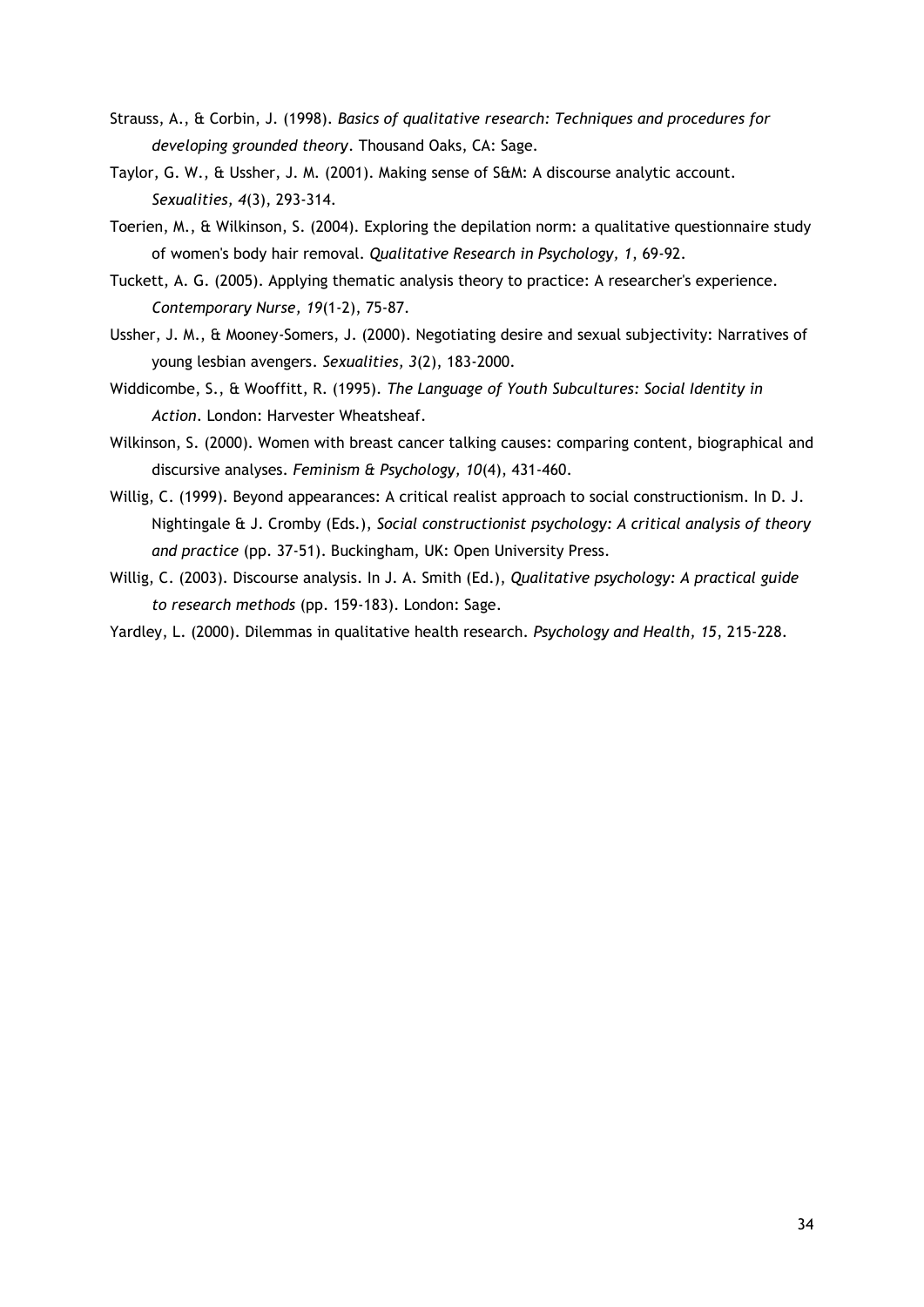| <b>Phase</b>                              | Description of the process                                                                                                                                                                                                                                 |
|-------------------------------------------|------------------------------------------------------------------------------------------------------------------------------------------------------------------------------------------------------------------------------------------------------------|
| 1. Familiarising yourself with your data: | Transcribing data (if necessary), reading and re-<br>reading the data, noting down initial ideas.                                                                                                                                                          |
| 2. Generating initial codes:              | Coding interesting features of the data in a<br>systematic fashion across the entire data set,<br>collating data relevant to each code.                                                                                                                    |
| 3. Searching for themes:                  | Collating codes into potential themes, gathering all<br>data relevant to each potential theme.                                                                                                                                                             |
| 4. Reviewing themes:                      | Checking in the themes work in relation to the coded<br>extracts (Level 1) and the entire data set (Level 2),<br>generating a thematic 'map' of the analysis.                                                                                              |
| 5. Defining and naming themes:            | Ongoing analysis to refine the specifics of each<br>theme, and the overall story the analysis tells;<br>generating clear definitions and names for each<br>theme.                                                                                          |
| 6. Producing the report:                  | The final opportunity for analysis. Selection of vivid,<br>compelling extract examples, final analysis of<br>selected extracts, relating back of the analysis to the<br>research question and literature, producing a<br>scholarly report of the analysis. |

# **Table 1: Phases of Thematic Analysis**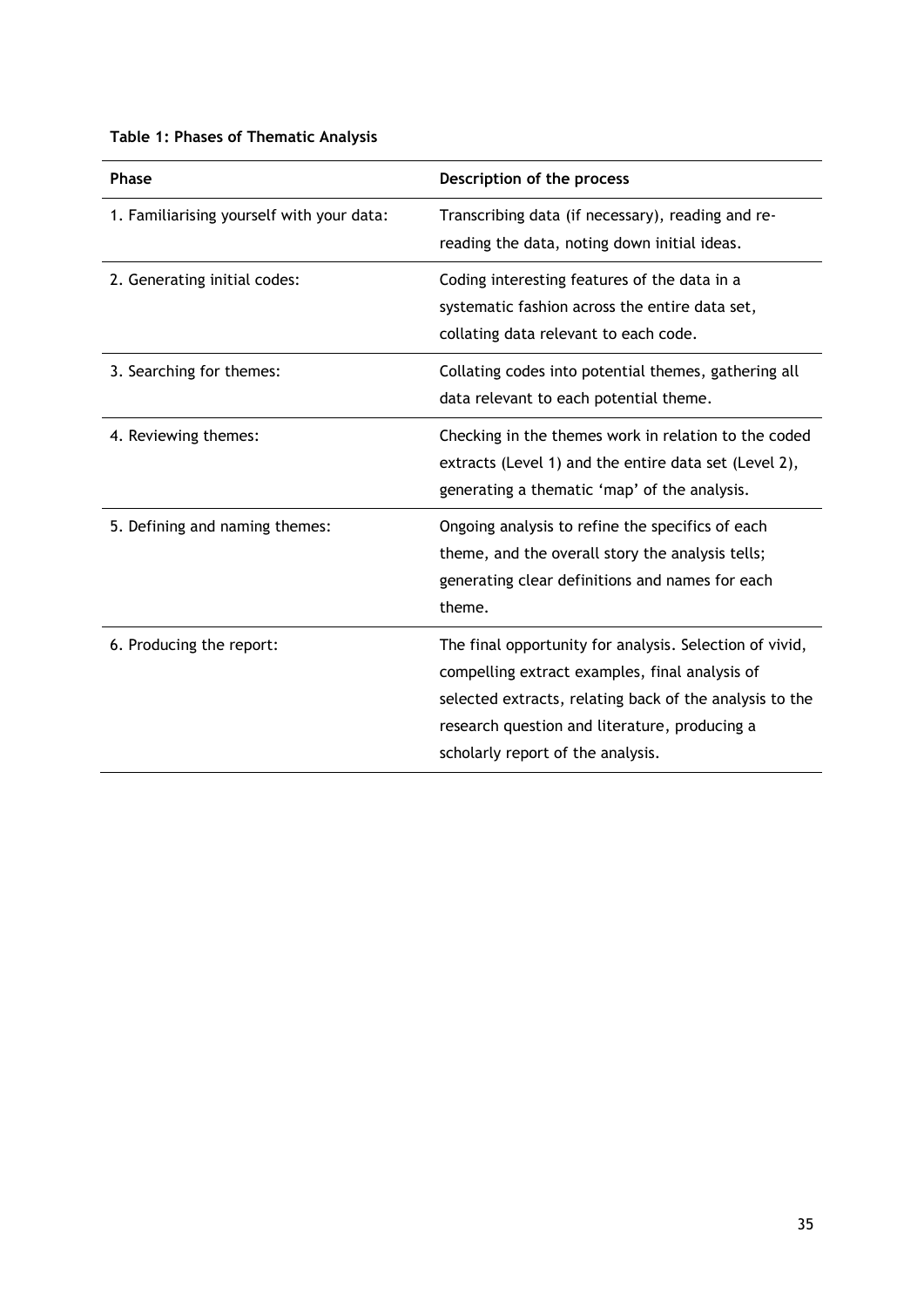| <b>Process</b>    | No.         | Criteria                                                                                                                                                               |
|-------------------|-------------|------------------------------------------------------------------------------------------------------------------------------------------------------------------------|
| Transcription     | $\mathbf 1$ | The data have been transcribed to an appropriate level of detail, and the<br>transcripts have been checked against the tapes for 'accuracy'.                           |
| Coding            | 2           | Each data item has been given equal attention in the coding process.                                                                                                   |
|                   | 3           | Themes have not been generated from a few vivid examples (an anecdotal<br>approach), but instead the coding process has been thorough, inclusive and<br>comprehensive. |
|                   | 4           | All relevant extracts for all each theme have been collated.                                                                                                           |
|                   | 5           | Themes have been checked against each other and back to the original data set.                                                                                         |
|                   | 6           | Themes are internally coherent, consistent, and distinctive.                                                                                                           |
| Analysis          | 7           | Data have been analysed - interpreted, made sense of - rather than just<br>paraphrased or described.                                                                   |
|                   | 8           | Analysis and data match each other - the extracts illustrate the analytic claims.                                                                                      |
|                   | 9           | Analysis tells a convincing and well-organised story about the data and topic.                                                                                         |
|                   | 10          | A good balance between analytic narrative and illustrative extracts is provided.                                                                                       |
| Overall           | 11          | Enough time has been allocated to complete all phases of the analysis<br>adequately, without rushing a phase or giving it a once-over-lightly.                         |
| Written<br>report | 12          | The assumptions about, and specific approach to, thematic analysis are clearly<br>explicated.                                                                          |
|                   | 13          | There is a good fit between what you claim you do, and what you show you have<br>done - i.e., described method and reported analysis are consistent.                   |
|                   | 14          | The language and concepts used in the report are consistent with the<br>epistemological position of the analysis.                                                      |
|                   | 15          | The researcher is positioned as <i>active</i> in the research process; themes do not<br>just 'emerge'.                                                                 |

# **Table 2: A 15-Point Checklist of Criteria for Good Thematic Analysis**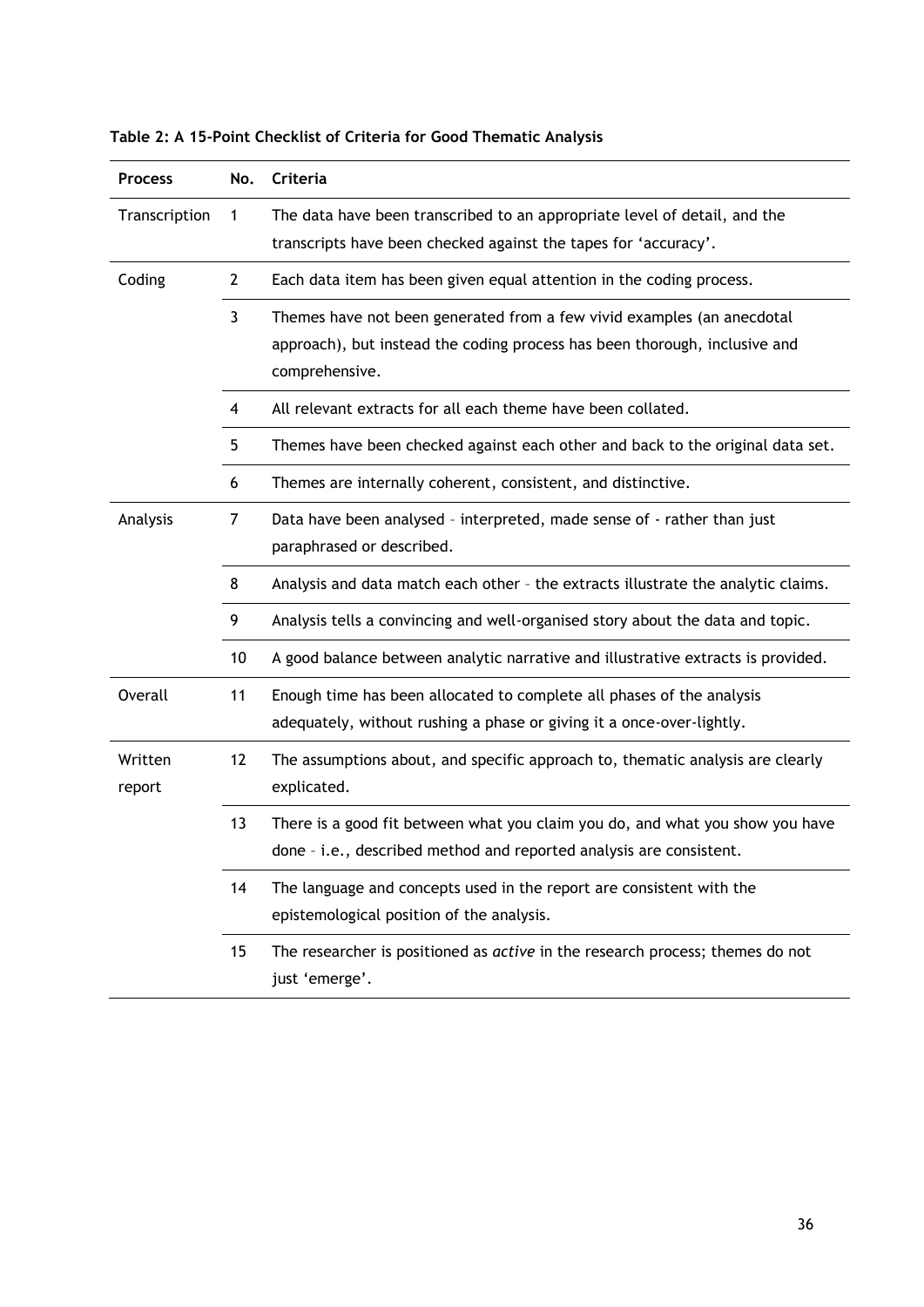**Table 3: Advantages of Thematic Analysis**

Flexibility.

Relatively easy and quick method to learn, and do.

Accessible to researchers with little or no experience of qualitative research.

Results are generally accessible to educated general public.

Useful method for working within participatory research paradigm, with participants as collaborators.

Can usefully summarise key features of a large body of data, and/or offer a "thick description" of the data set.

Can highlight similarities *and* differences across the data set.

Can generate unanticipated insights.

Allows for social as well as psychological interpretations of data.

Can be useful for producing qualitative analyses suited to informing policy development.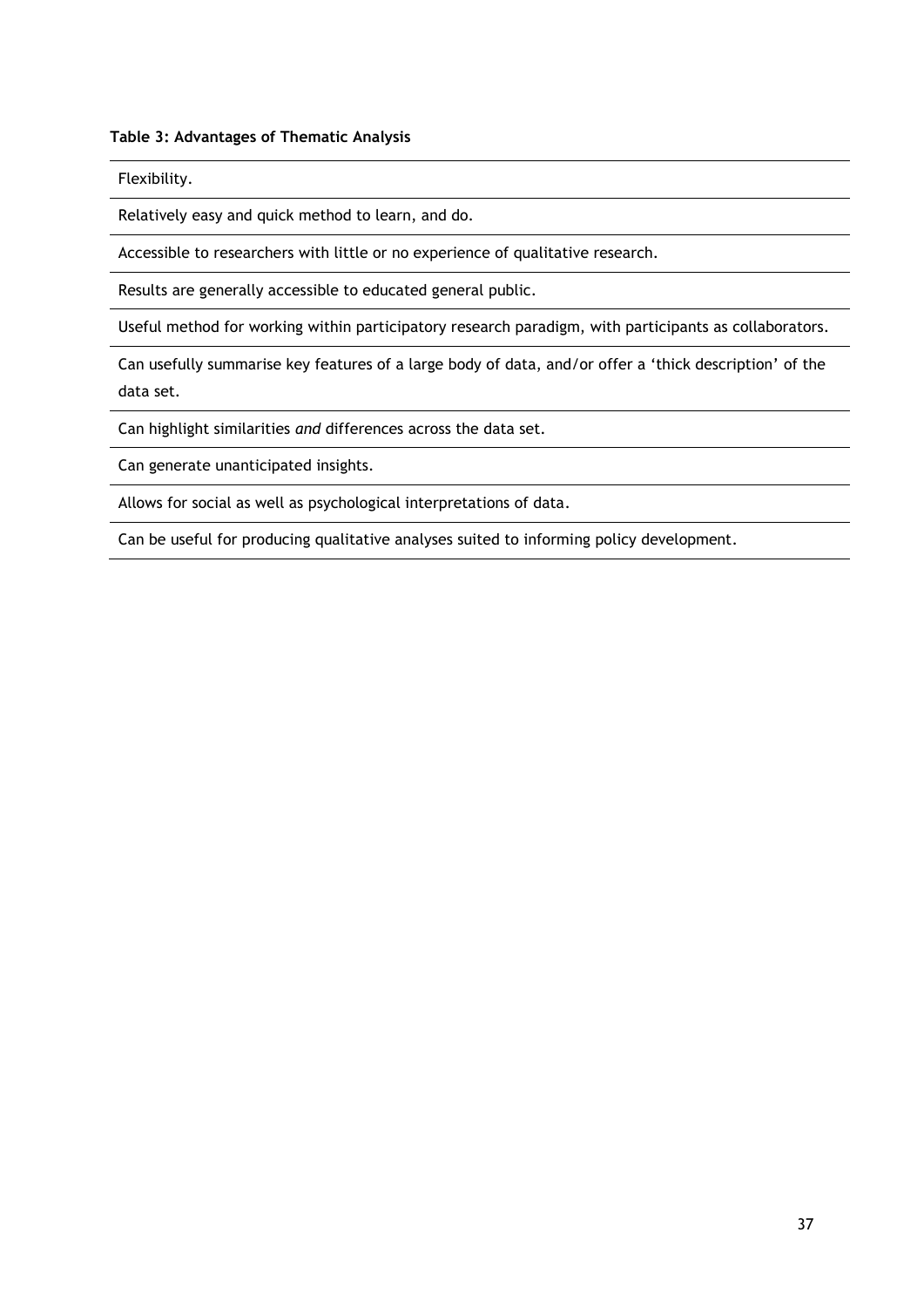| Data extract                                                        | Coded for                            |  |
|---------------------------------------------------------------------|--------------------------------------|--|
| it's too much like hard work I mean how much paper have you got     | 1. Talked about with partner         |  |
| to sign to change a flippin' name no II mean no I no we we have     | 2. Too much hassle to change<br>name |  |
| thought about it ((inaudible)) half heartedly and thought no no I   |                                      |  |
| jus- I can't be bothered, it's too much like hard work. (Kate F07a) |                                      |  |

**Figure 1: Data extract, with codes applied (from Clarke, Burns, & Burgoyne, 2005).**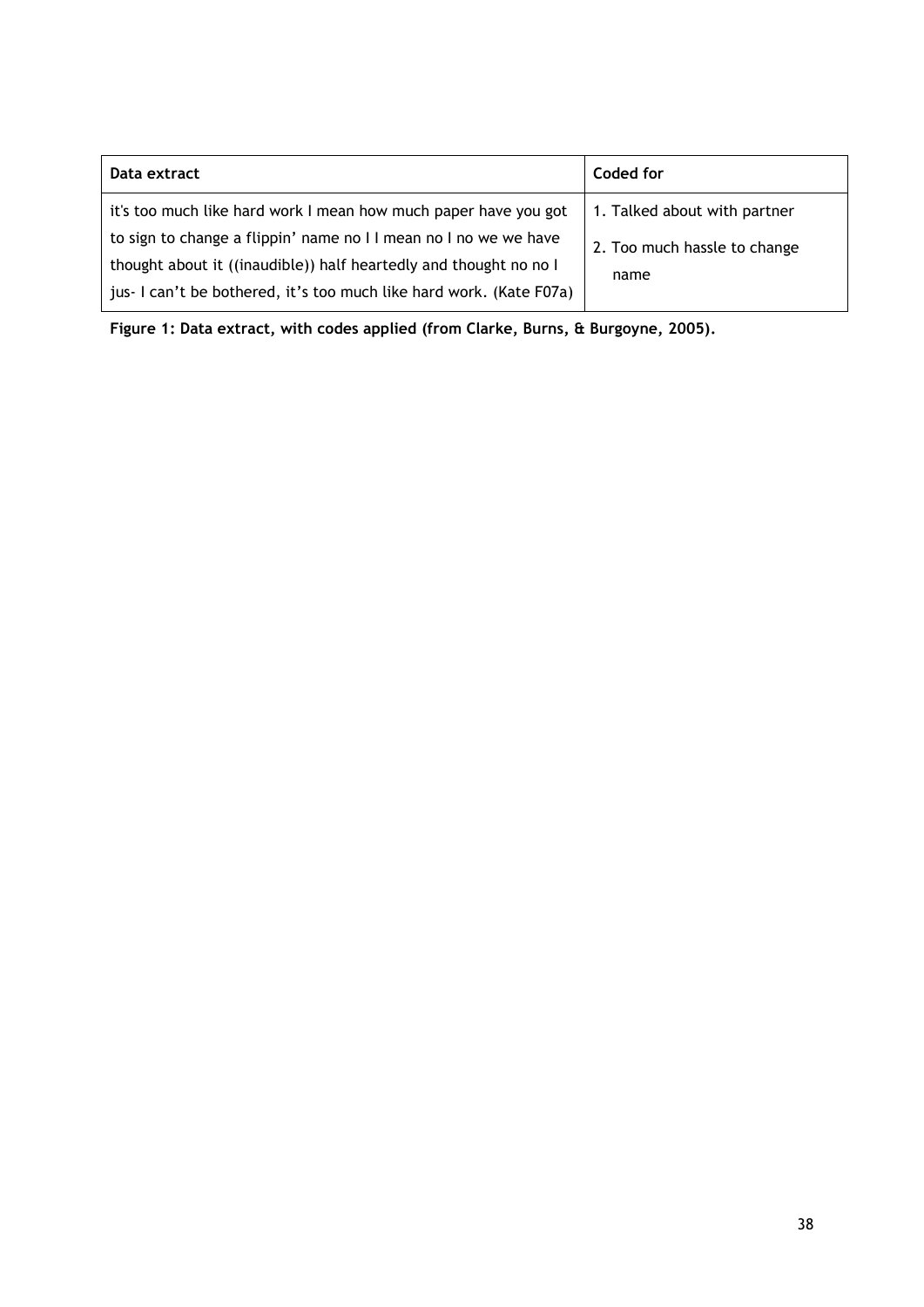

**Figure 2: Initial thematic map, showing five main themes (final analysis presented in Braun & Wilkinson, 2003).**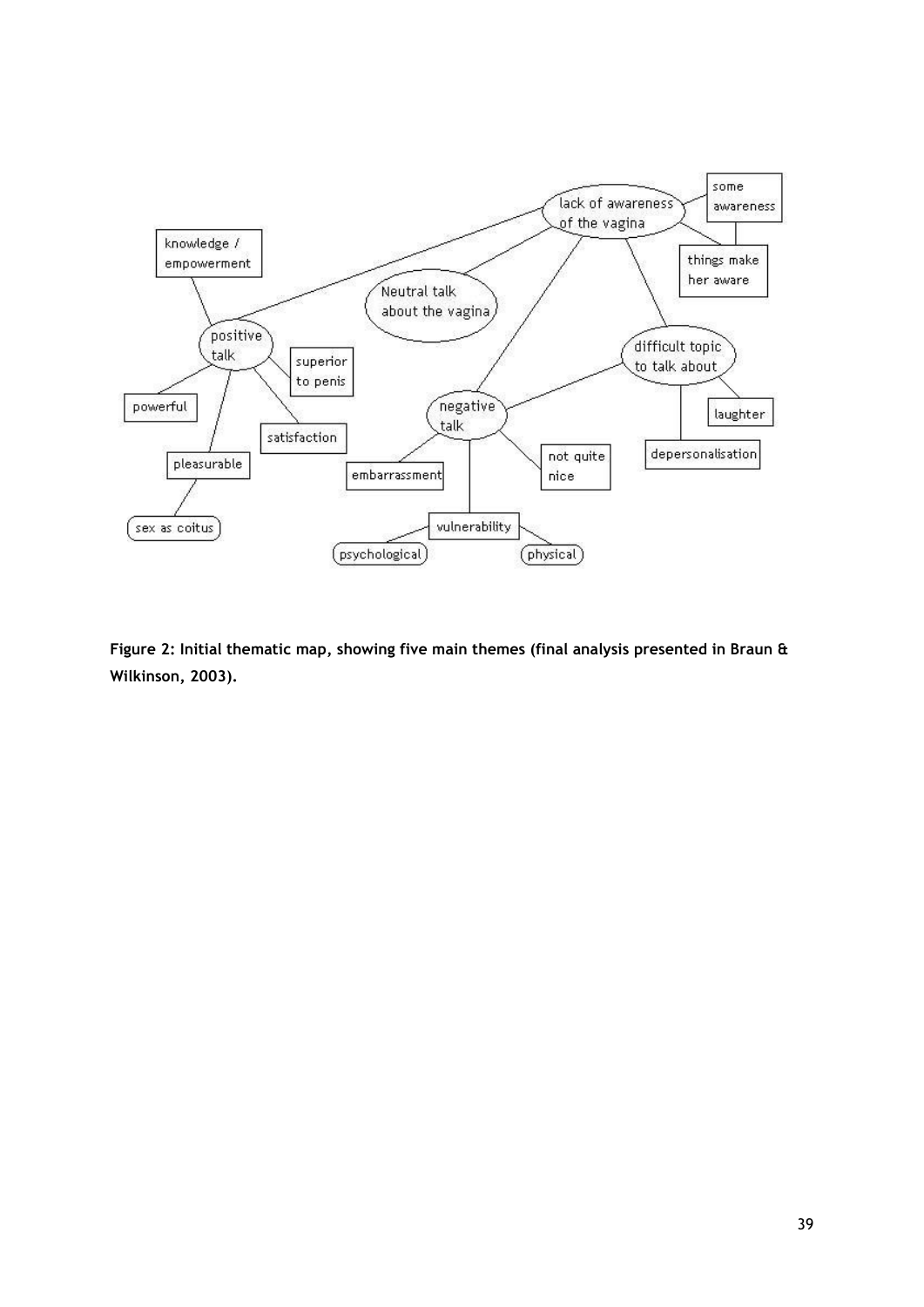

**Figure 3: Developed thematic map, showing three main themes (final analysis presented in Braun & Wilkinson, 2003).**